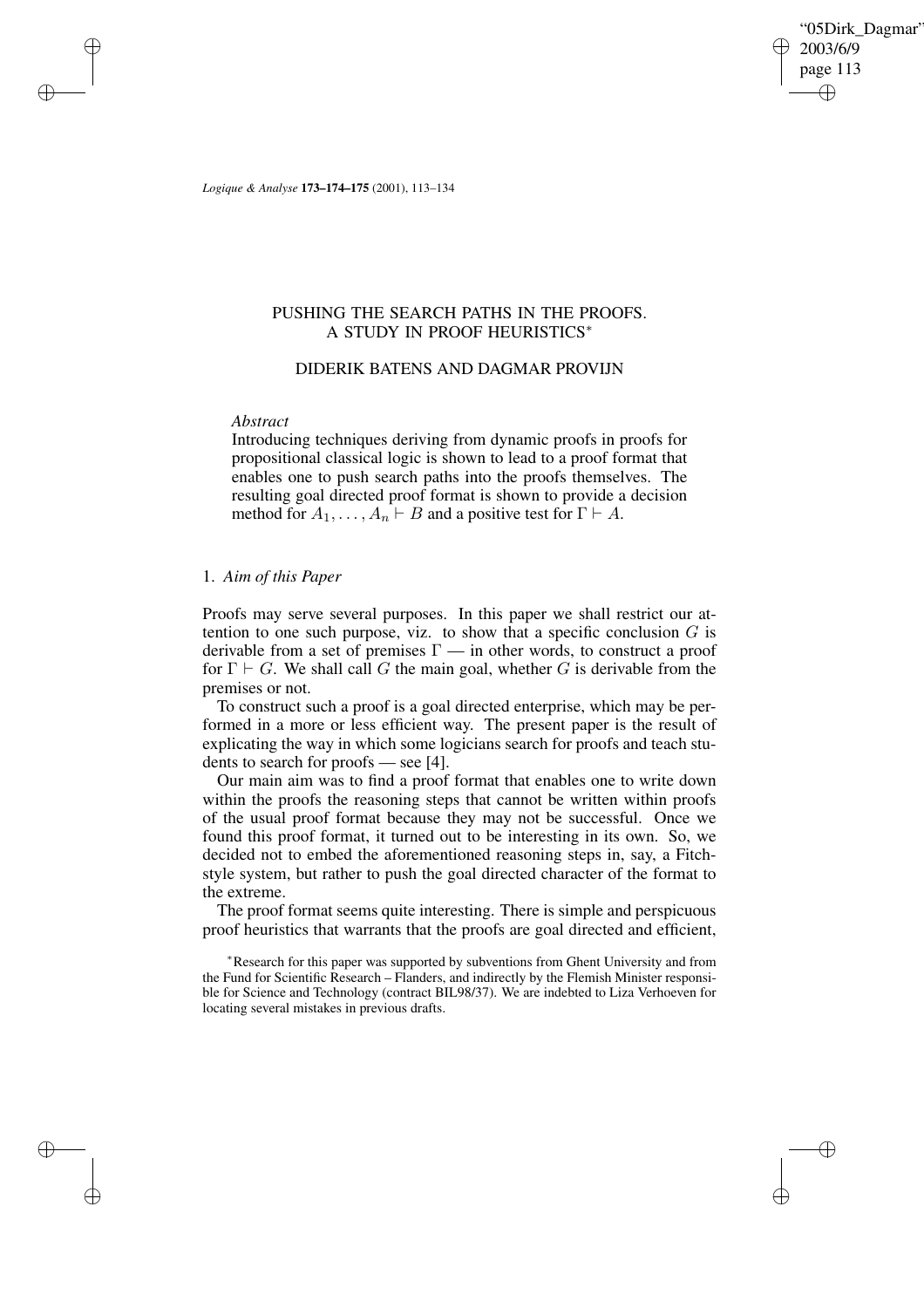114 DIDERIK BATENS AND DAGMAR PROVIJN

"05Dirk\_Dagmar"

2003/6/9 page 114

✐

✐

✐

✐

and moreover leads, for any G and  $\Gamma$  to a construction with the following interesting properties: (i) it constitutes a positive test for derivability<sup>1</sup> and (ii) if it stops and the main goal is not derived, then the main goal is not derivable from the premises. The proof format is also interesting in a very different respect. By slightly modifying the format, it provides a way to obtain natural and efficient Fitch-style proofs in a deterministic way — the job may be left to a computer programme. We can only mention this result; its discussion requires a different paper.

Our goal directed proofs obviously display certain similarities to other goal directed proofs (see for example [10]). However, they are different from anything we came across, apparently because our starting point was 'natural' reasoning. As a result, 'shortcuts' by conjunctive normal forms and similar procedures were out of sight from the very beginning. Goal directed proofs also bear certain similarities to tableau-methods. The format we shall present below is certainly more efficient than such methods (at least if the premises are consistent).

The proof format was influenced by the dynamic proofs of adaptive logics — see for example [5] or  $[6]$ <sup>2</sup>. In those proofs a 'condition' (a set of formulas) is attached to some derived formulas, the interpretation being that the formula is derived if and only if all members of the condition 'behave normally on the premises'. As the proof proceeds, some lines may be marked, indicating that the formula derived at that line is not a consequence of the premises in view of the information provided by the proof — incidentally, a line may be marked at some stage of a dynamic proof, and unmarked at a later stage. The function of the conditions is a negative one: the formula is derived provided certain formulas are *not* derivable from the premises. It seems natural to look for positive conditions as a counterpart to this: the formula is derivable if certain other formulas *are* derivable from the premises.

We shall only consider propositional classical logic — henceforth P. However, our approach may be applied to other logics as well.

✐

✐

✐

<sup>&</sup>lt;sup>1</sup> That is: if the main goal G is derivable from the premises  $\Gamma$ , then the heuristics leads to a finite proof of  $\Gamma \vdash G$ . See [9] on positive test, decidability, etc.

 $2A$  regularly updated survey, including a bibliography as well as a bibfile, is available at http://logica.rug.ac.be/adlog/al.html. Most unpublished papers mentioned there may be downloaded from http://logica.rug.ac.be/centrum /writings/.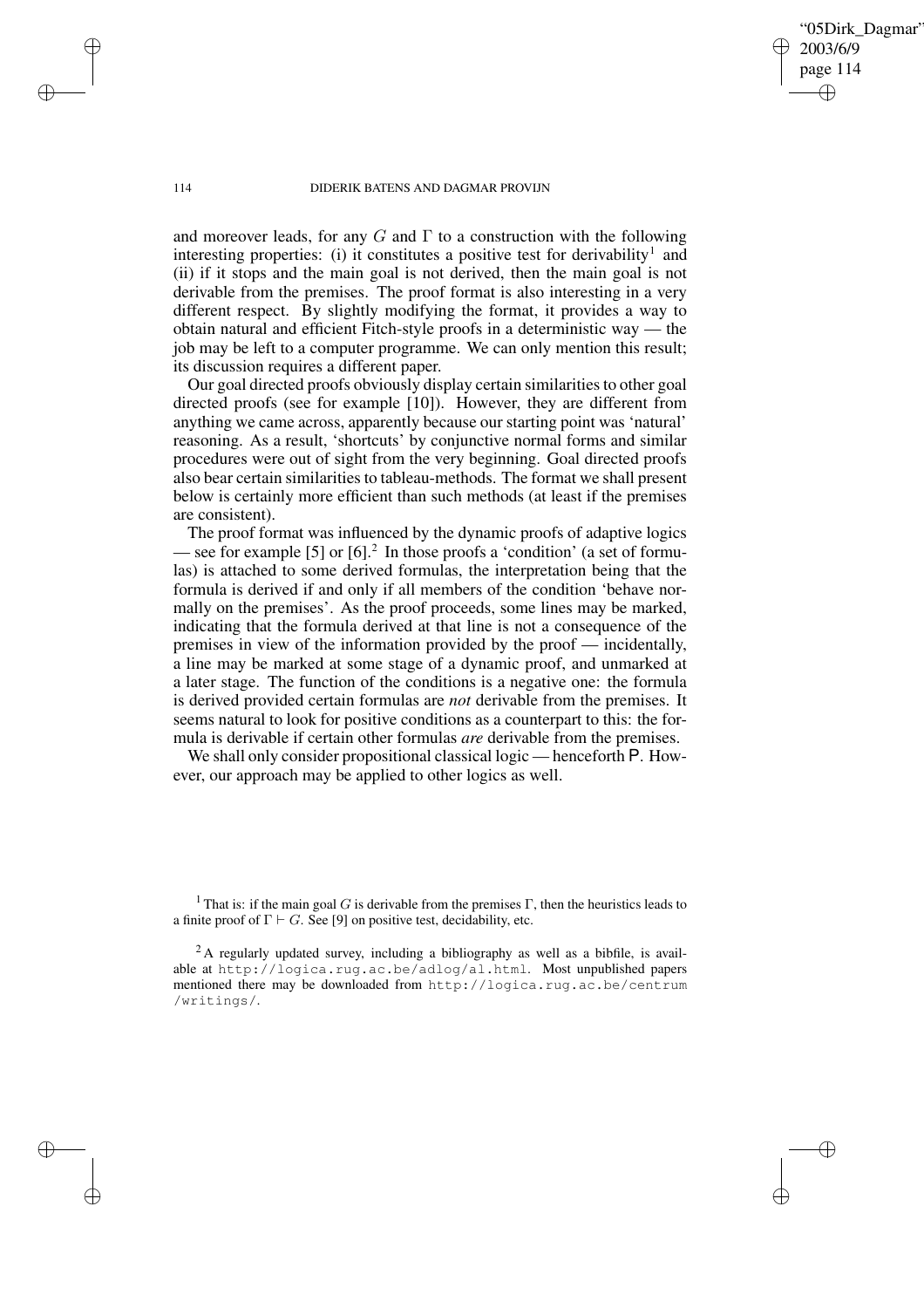✐

## PUSHING THE SEARCH PATHS IN THE PROOFS. A STUDY IN PROOF HEURISTICS 115

## 2. *Preliminaries*

✐

✐

✐

✐

Let us first clarify the idea behind the proof format. Consider a P-proof that contains the following lines:

```
.
.
.
       .
.
.
5 s \wedge t6 p \supset q7 p \vee r
```
Obtaining  $t$  from these is simple enough. One locates a formula from which it may be derived and extends the proof:

8 t 5  $\wedge$ E

But suppose that the main goal is  $q$ . One shall first look for a formula from which  $q$  may be derived. For all that is displayed of the proof, there is no such formula. Next, one will remark that q is derivable from 6 if  $p$  is derivable from the premises. Given this, one will check whether  $p$  is derivable. And indeed, *p* is derivable from 7, provided  $\sim r$  is derivable from the premises. Next, one will check whether ∼r is derivable.

Of course, q may be derivable from the premises even if  $p$  is not, and  $p$ may be derivable even if  $\sim r$  is not. One has engaged in a search tree, which may be more or less complex depending on the complexity of the premises, and many paths of which may lead nowhere. A particular nuisance is that this search tree is not part of the proof itself. If the tree is complex, one will need to make notes, somewhere in the margin of the proof, in some or other ad hoc way.

However, there is a way to write the search tree in the proof itself. We illustrate this by an extension of the proof:

| 9            | 6. | $\supset$ E | $\{p\}$      |
|--------------|----|-------------|--------------|
| 10 p         |    | $\vee$ E    | $\{\sim r\}$ |
| $11 \quad q$ |    | 9,10 Trans  | $\{\sim r\}$ |

On line 9, q is derived *on the condition*  $\{p\}$  — the condition is a set because, as we shall soon see, it may contain several formulas. The function of the condition is double. First, it reminds one that  $q$  has not been derived from the premises, but that it is derivable provided the members of the condition are, in this case  $p$ . Second, the condition also has a heuristic function: it reminds one that one should try to obtain  $p$ . Precisely this led to the addition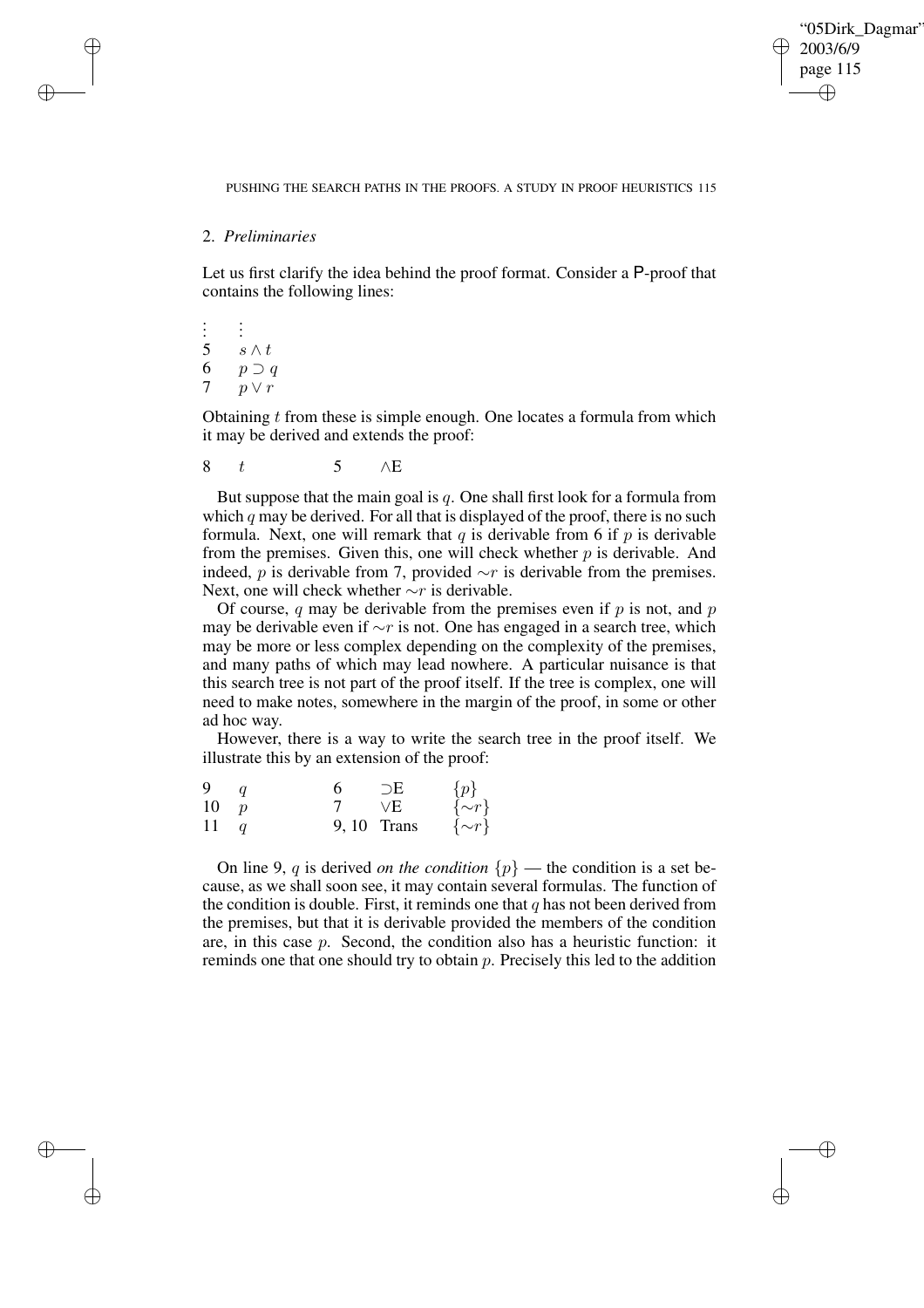"05Dirk\_Dagmar" 2003/6/9 page 116 ✐ ✐

✐

✐

#### 116 DIDERIK BATENS AND DAGMAR PROVIJN

of line 10. From 9 and 10, it follows that the main goal  $q$  is derivable from the premises if  $\sim r$  is derivable from them, which is expressed by line 11.<sup>3</sup>

When we claimed that there is a way to write the search tree in the proof, we did not mean that one may interrupt the proof by some lines that relate to the search tree. Quite to the contrary, each line in our proof format expresses a statement about derivability from the premises. Let us write  $A_{\Delta}$  to indicate that the formula A has been derived on the condition  $\Delta$ , which always is a finite set. The rules of the new proof format will be such that:

# (†)  $A_{\Delta}$  is derivable from a set of premises  $\Gamma$  iff  $\Gamma \cup \Delta \vdash A$ .

For P and other logics for which the Deduction Theorem holds, this may be rephrased as  $\Gamma \vdash \bigwedge(\Delta) \supset A$ . But even if the proof format is applied to a logic for which the Deduction Theorem does not hold,  $\Gamma \cup \Delta \vdash A$  is a sensible step in the direction of  $\Gamma \vdash A$  in view of Cut.

Before we move on to the rules, some further points have to be settled. Remember that we are concentrating on proofs that have a specific purpose: to show that the formula G is derivable from the set  $\Gamma$ . So, let us concentrate for a moment on the goal directed character of the proofs. At the start, the only formula that we try to obtain is the main goal  $G$ . This too may be noted in the proof, viz. as follows:

$$
1 \tG \t \t \text{Goal} \t \{G\}
$$

Remark, first of all that this move agrees with  $(\dagger)$ . Indeed, for any G and Γ, it holds that Γ ∪ {G}  $\vdash$  G. Next, just as the {p} from line 9 above reminded one that one should try to obtain p, the  $\{G\}$  reminds one that one should try to obtain G. As may be expected of a goal directed proof format, the application of the Goal rule will always be the first step in the proof. As we shall see, this will enable one to introduce by the premise rule those members of  $\Gamma$  that may be useful for deriving the main goal.

The above suggests that the goal directed character of the proofs may be realized as follows: at any stage of the proof, one tries to derive the formulas that occur in the condition of some line. Two problems arise in this connection. First, which moves does one take in view of the fact that one tries to derive some formula? And next, should one really try to obtain *all* members of some condition?

The last problem is most easily solved. Suppose that both  $A_{\Delta}$  and  $A_{\Delta\cup\Delta'}$ have been derived, in which  $\Delta$  and  $\Delta'$  are disjoint. Clearly, it is then useless

✐

✐

✐

 $3$  It is clear at once that applications of the rule Trans may cause a somewhat uncontrolled increase in the number of lines. We shall solve this problem later.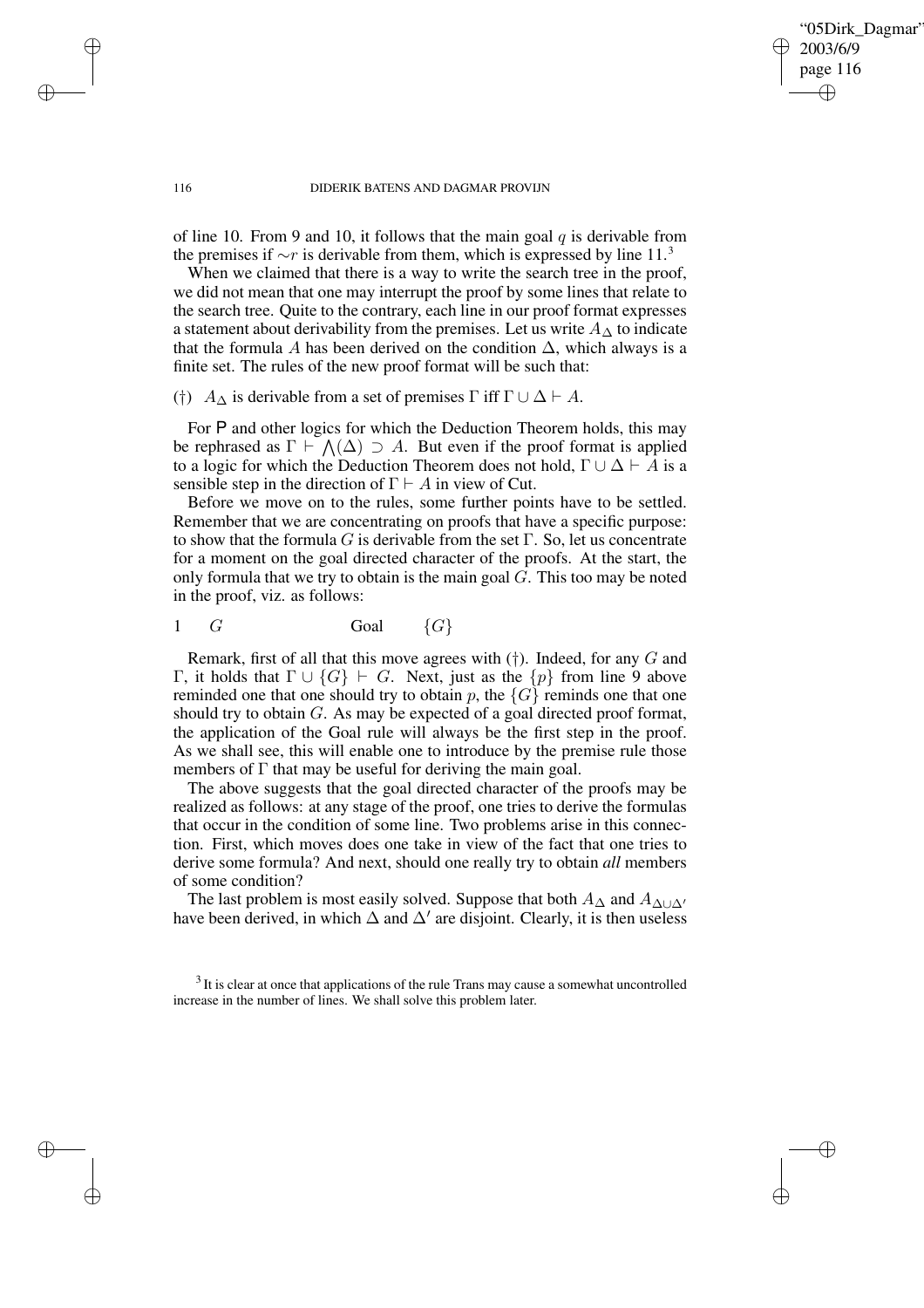✐

## PUSHING THE SEARCH PATHS IN THE PROOFS. A STUDY IN PROOF HEURISTICS 117

to try to derive members of  $\Delta'$ . To indicate this, lines the condition of which contains superfluous elements will be marked — see Definition 1.<sup>4</sup>

✐

✐

✐

✐

One obviously will try to derive the members of the conditions of unmarked lines. Once the main goal has been derived on the empty condition, there obviously is no point in actually adding the marks to the proof.<sup>5</sup>

The first problem is slightly harder. Suppose that  $A$  is an element of the condition of an unmarked line, and that  $\overline{A}$  occurs in a premise or in a derived formula. Is this a reason to act on that formula? Not necessarily. The essential question is whether  $A$  can be obtained from that formula. Thus, if one tries to obtain p and  $\sim p \vee q$  occurs in the proof, there is no reason to act upon  $\sim p \vee q$  because there is no efficient way to obtain p from it.<sup>6</sup> It is easily seen that A may be obtained from some B if A is a *positive part* of B, where "positive part" is defined as follows:<sup>7</sup>

- (i) A is a positive part of each of the following:  $A, A \wedge B, B \wedge A, A \vee B$ ,  $B \vee A$ ,  $B \supset A$ ,  $A \equiv B$ , and  $B \equiv A$ ;
- (ii) A is a negative part of  $\sim A$ ,  $A \supset B$ ,  $A \equiv B$ , and  $B \equiv A$ ;
- (iii) if A is a negative part of B, then  $\sim$ A is a positive part of B;
- (iv) if A is a positive part of B and B is a positive part of C, then A is a positive part of  $C$ ;
- (v) if A is a positive part of B and B is a negative part of C, then A is a negative part of  $C$ ;
- (vi) if  $\overline{A}$  is a negative part of  $\overline{B}$  and  $\overline{B}$  is a positive part of  $C$ , then  $\overline{A}$  is a negative part of  $C$ ;
- (vii) if A is a negative part of B and B is a negative part of C, then A is a positive part of C.

So, if one tries to obtain A and A is a positive part of some  $B$ , then one eliminates the central connective of  $B$  (by the rules specified in the next section) in order to derive from  $B$  a subformula that contains  $A$  as a positive

<sup>4</sup> People familiar with the dynamic proofs of adaptive logics should be warned that marking there serves a different function than in the present proofs.

<sup>5</sup> If  $G_{\emptyset}$  occurs in the proof, all lines at which  $G_{\Delta}$  occurs for some  $\Delta \neq \emptyset$  are marked according to Definition 1, and this is important for the metatheory. So, we really mean that there is no point in actually writing down the marks.

<sup>6</sup> If A is derivable from the premises, there always is some clumsy way to use  $\sim p \vee q$  in the derivation of A from the premises. The way is inefficient and clumsy because it involves a useless detour. There is one exception, related to Ex Falso Quodlibet, which we shall discuss below.

<sup>7</sup> We leave it to the reader to verify that "positive part" is well-defined.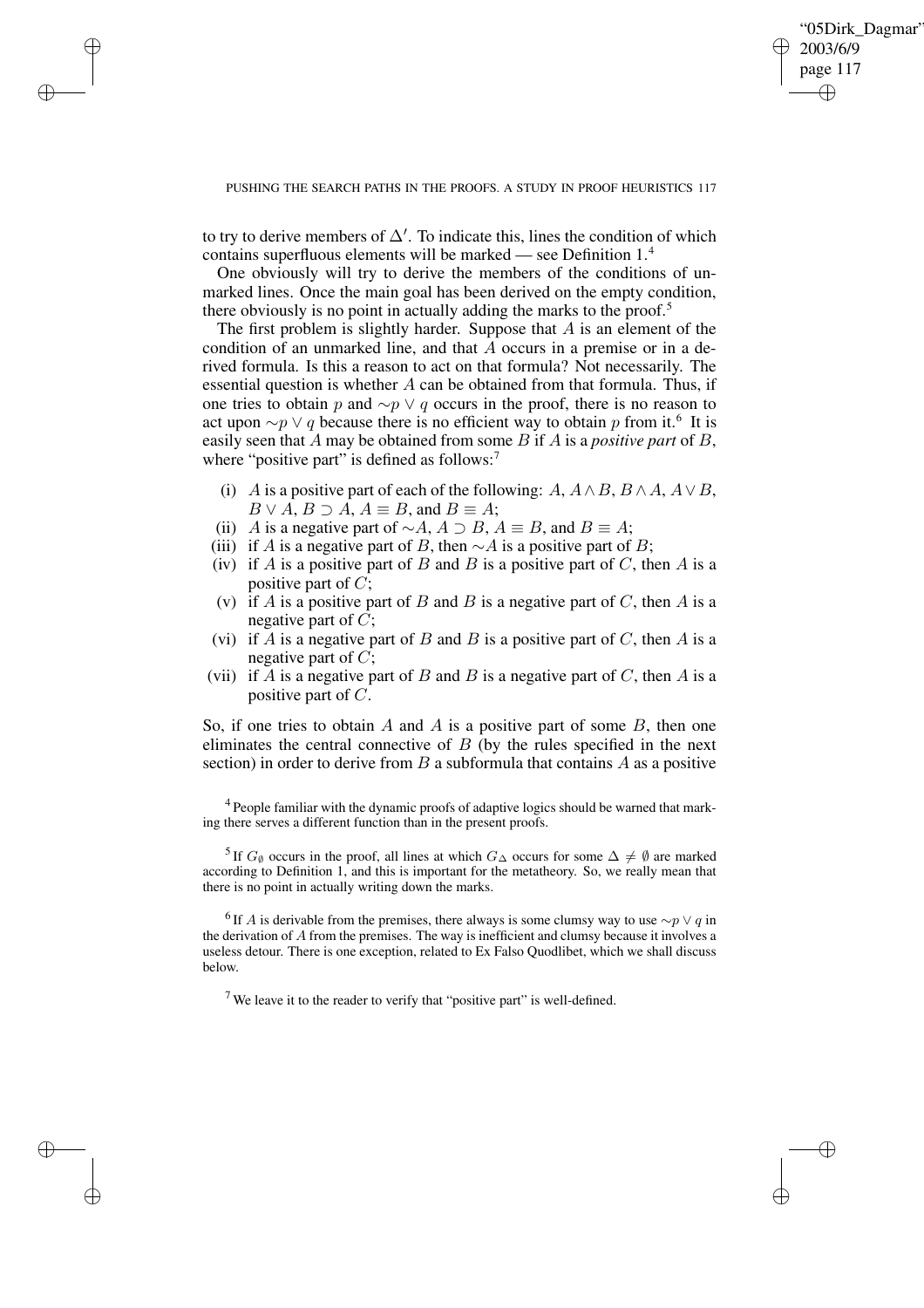✐

#### 118 DIDERIK BATENS AND DAGMAR PROVIJN

part. This settles the case in which one tries to obtain A and A may be obtained in one or more steps from a formula  $B$  that occurs in the proof.

Applying the premise rule may be restricted along the same lines: if one tries to obtain A and A is a positive part of some premise  $B$  that does not yet occur in the proof, then B is added to the proof. Next, unless  $A = B$ , the central connective of B is eliminated as in the preceding paragraph.

What if one tries to obtain  $A$ , but  $A$  is not a positive part of any formula in the proof or of any premise? This is the case, for example, if one tries to obtain  $p \supset r$  from the premise set  $\{p \supset q, q \supset r\}$ :

$$
1 \quad p \supset r \qquad \qquad \text{Goal} \qquad \{p \supset r\}
$$

As  $p \supset r$  is not a positive part of any premise, one has to act upon the formula in the condition of 1. This is illustrated below, and the proof is continued in view of the result:

| $\overline{2}$ | $p \supset r$ |      | C <sub>DE</sub> |          |
|----------------|---------------|------|-----------------|----------|
| 3              | $p \supset r$ |      | C <sub>DE</sub> |          |
| $\overline{4}$ | $p \supset q$ |      | Prem            |          |
| 5              | $\sim p$      |      | $\supset$ E     | $\sim q$ |
| 6              | $q \supset r$ |      | Prem            |          |
| 7              | r             | 6    | $\supset$ E     | $q\}$    |
| 8              | $p \supset r$ | 2, 5 | <b>Trans</b>    |          |
| 9              | $p \supset r$ | 3.7  | <b>Trans</b>    |          |

Remark that we explicitly mentioned the empty set as the condition of lines 4 and 6. A line has the empty set as its condition iff its second element (the formula derived at the line) is a consequence of the premises — remember (†).

The rule applied on lines 2 and 3 is called C⊃E because it eliminates an implication in the condition of line 1. As a result of these applications, one tries to obtain  $\sim p$  as well as r;<sup>8</sup> these are readily found and the rule Trans gives us lines 8 and 9.

This example illustrates a second type of goal directed proof. Neither  $\sim p$ nor  $q$  is derivable from the premises, but the main goal can be reached by an application of the Excluded Middle rule. Indeed, both q and  $\sim q$  are sufficient to derive  $p \supset r$  from the premises, whence one obtains  $p \supset r$  on the empty condition.<sup>9</sup>

<sup>8</sup> Needless to say, it is sufficient that one of them is derived on the empty condition for deriving the main goal. However, as the proof in the text illustrates, the main goal may be derivable even if neither  $\sim p$  nor r is derivable on the empty condition.

 $9$  There is a third type of goal-directed proofs, viz. those in which EFO is applied.

✐

✐

✐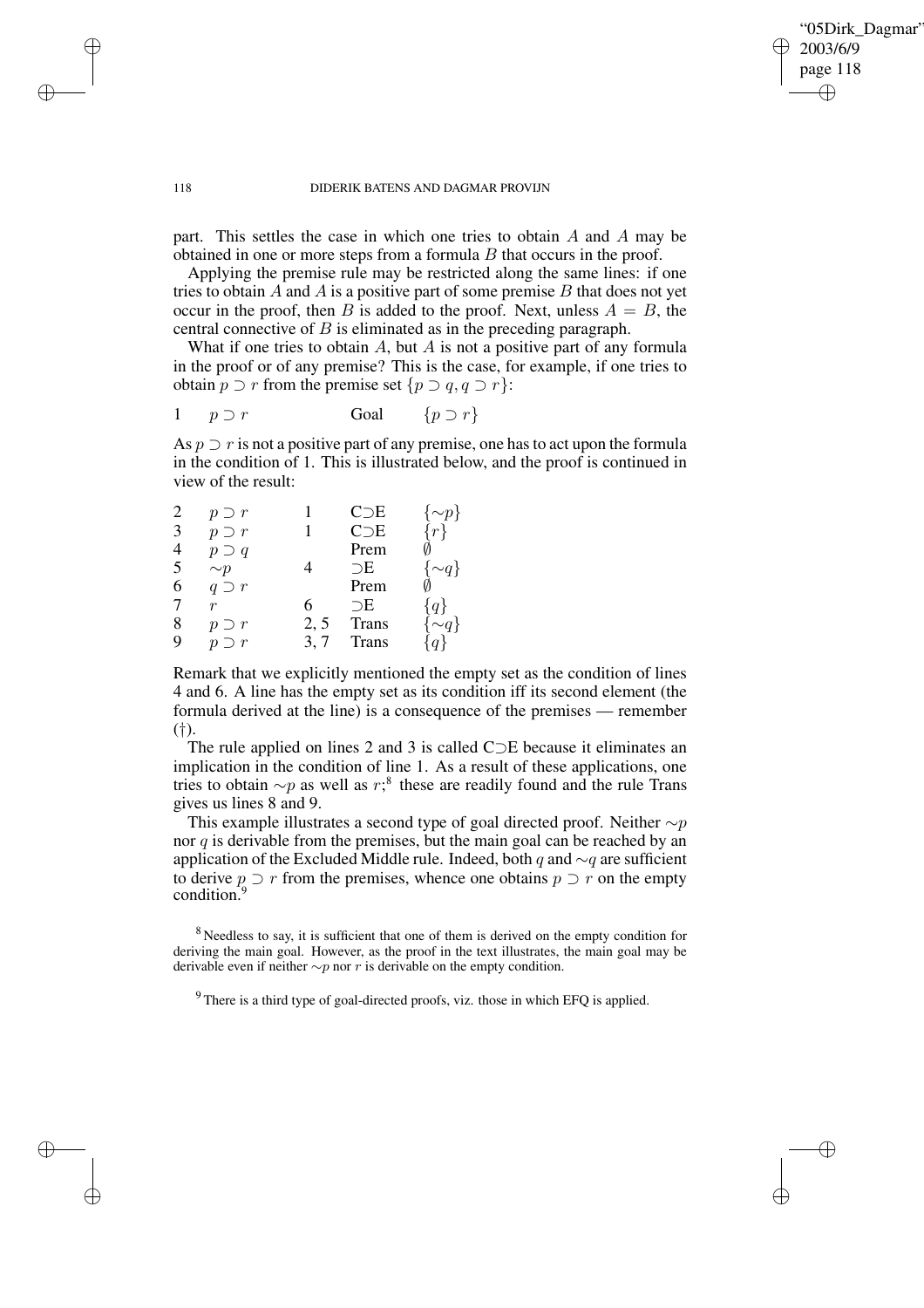✐

## PUSHING THE SEARCH PATHS IN THE PROOFS. A STUDY IN PROOF HEURISTICS 119

10  $p \supset r$  8, 9 EM  $\emptyset$ 

✐

✐

✐

✐

Here is another example of a proof, viz. a proof for  $(p \wedge q) \supset r, p \wedge s, s \supset$  $q \vdash r$ :

| $\mathbf{1}$   | $\boldsymbol{r}$         |       | Goal         |                  |  |
|----------------|--------------------------|-------|--------------|------------------|--|
|                | $(p \wedge q) \supset r$ |       | Prem         |                  |  |
| $\frac{2}{3}$  | $\boldsymbol{r}$         | 2     | $\supset$ E  | $\{p \wedge q\}$ |  |
|                | $\boldsymbol{r}$         | 3     | $C \wedge E$ | $\{p,q\}$        |  |
| $\frac{4}{5}$  | $p \wedge s$             |       | Prem         |                  |  |
| 6              | $\boldsymbol{p}$         | 5     | $\wedge$ E   |                  |  |
| $\overline{7}$ | $\boldsymbol{r}$         | 4,6   | <b>Trans</b> | $q\}$            |  |
| 8              | $s \supset q$            |       | Prem         |                  |  |
| 9              | $\boldsymbol{q}$         | 8     | $\supset$ E  | s                |  |
| 10             | $\boldsymbol{s}$         | 5     | $\wedge$ E   |                  |  |
| 11             | q                        | 9, 10 | <b>Trans</b> |                  |  |
| 12             | $\boldsymbol{r}$         | 7, 11 | <b>Trans</b> |                  |  |

That P validates Ex Falso Quodlibet causes a complication. Suppose that one tries to find a proof for  $p, r \wedge \neg p \vdash q$ . If applications of the rule Prem are restricted as explained above, no premise will be introduced in the proof. Even if premises are introduced unrestrictedly,  $q$  is not a positive part of any of them, whence no rule would ever be applied to the premises. Many automatic proof searchers solve this oddity by heading for unsatisfiability trying to derive a contradiction for the premises together with the negation of the main goal. We diverge from that plot for two reasons. First, the plot does not work for many logics, viz. relevant and other (strictly) paraconsistent logics.<sup>10</sup> Next, the unsatisfiability plot is generally recognized as rather remote from 'natural' reasoning, as may be seen from the fact that nearly any introductory logic textbook (explicitly or implicitly) propagates a goal directed proof heuristics.

To keep the proofs goal directed, one searches for negations of premises. In other words, if (in the case of finitely many premises) the main goal cannot be derived in the normal way, one notes that it would be derived if the negation of a premise is derived, and continues searching in function of this new condition.

By now, the reader should have an idea of the plot of our enterprize. In the next two sections, we shall spell things out in a precise way. We shall list all the rules, and take away step by step the suspicions that the reader might have at this moment.

<sup>10</sup> A logic L is strictly paraconsistent iff  $Cn_{\text{L}}(\Gamma)$  is not trivial for any finite  $\Gamma$  — see [3] for a more refined definition.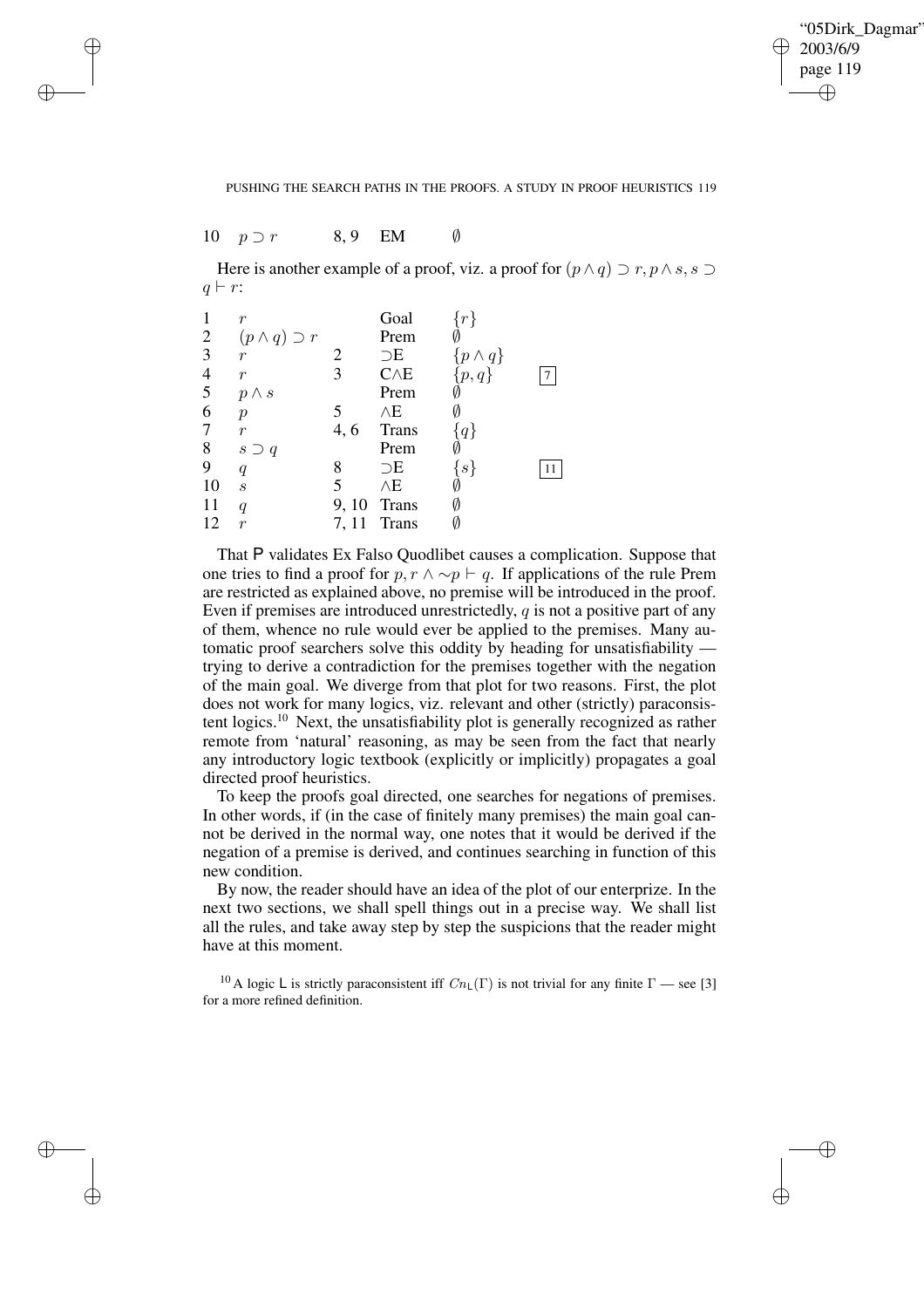"05Dirk\_Dagmar" 2003/6/9 page 120 ✐ ✐

 $\bigoplus$ 

✐

## 120 DIDERIK BATENS AND DAGMAR PROVIJN

## 3. *The Rules*

In the present section, we list a set of rules that leads to proofs as the ones intended in the previous paragraph. The formal system defined by these rules will be called Pc, in which the "c" refers to the conditions (fifth elements of the lines) that occur in the proofs.

Anything related to the proof heuristics is postponed to the next section. In other words, we restrict our attention to the question whether a Pc-proof is correct in the sense of  $(\dagger)$ . Here are the rules to introduce the main goal and the premises.<sup>11</sup>

Goal G may be introduced on the condition  $\{G\}$ .

Prem Any premise may be introduced in the proof on the condition  $\emptyset$ .

Next we need rules that analyse derived formulas (second elements of lines). We shall call them *formula analysing rules*. Two formulas below the horizontal line indicate variants of the rule. The rules ⊃E and ∨E introduce new elements in the condition.

$$
\supset E \qquad \frac{(A \supset B)_{\Delta}}{B_{\Delta \cup \{A\}} \sim A_{\Delta \cup \{\sim B\}}}
$$
  

$$
\vee E \qquad \frac{(A \vee B)_{\Delta}}{A_{\Delta \cup \{\sim B\}} \cdot B_{\Delta \cup \{\sim A\}}}
$$

$$
\wedge \mathbf{E} \qquad \qquad \frac{(A \wedge B)_{\Delta}}{A_{\Delta} \cdot B_{\Delta}}
$$

$$
\equiv E \qquad \qquad \frac{(A \equiv B)_{\Delta}}{(A \supset B)_{\Delta} \quad (B \supset A)_{\Delta}}
$$

$$
\sim E \qquad \frac{\sim A_{\Delta}}{A_{\Delta}}
$$

$$
\sim \supset \mathbf{E} \qquad \frac{\sim (A \supset B)_{\Delta}}{A_{\Delta} \sim B_{\Delta}}
$$

$$
\sim\!\!\vee \mathbf{E} \qquad \frac{\sim (A\vee B)_{\Delta}}{\sim A_{\Delta}} \sim B_{\Delta}
$$

$$
\sim \wedge E \qquad \frac{\sim (A \wedge B)_{\Delta}}{(\sim A \vee \sim B)_{\Delta}}
$$

 $11$  As we disregard the proof heuristics in the present section, the Goal rule may be applied at any point and for any A.

✐

✐

✐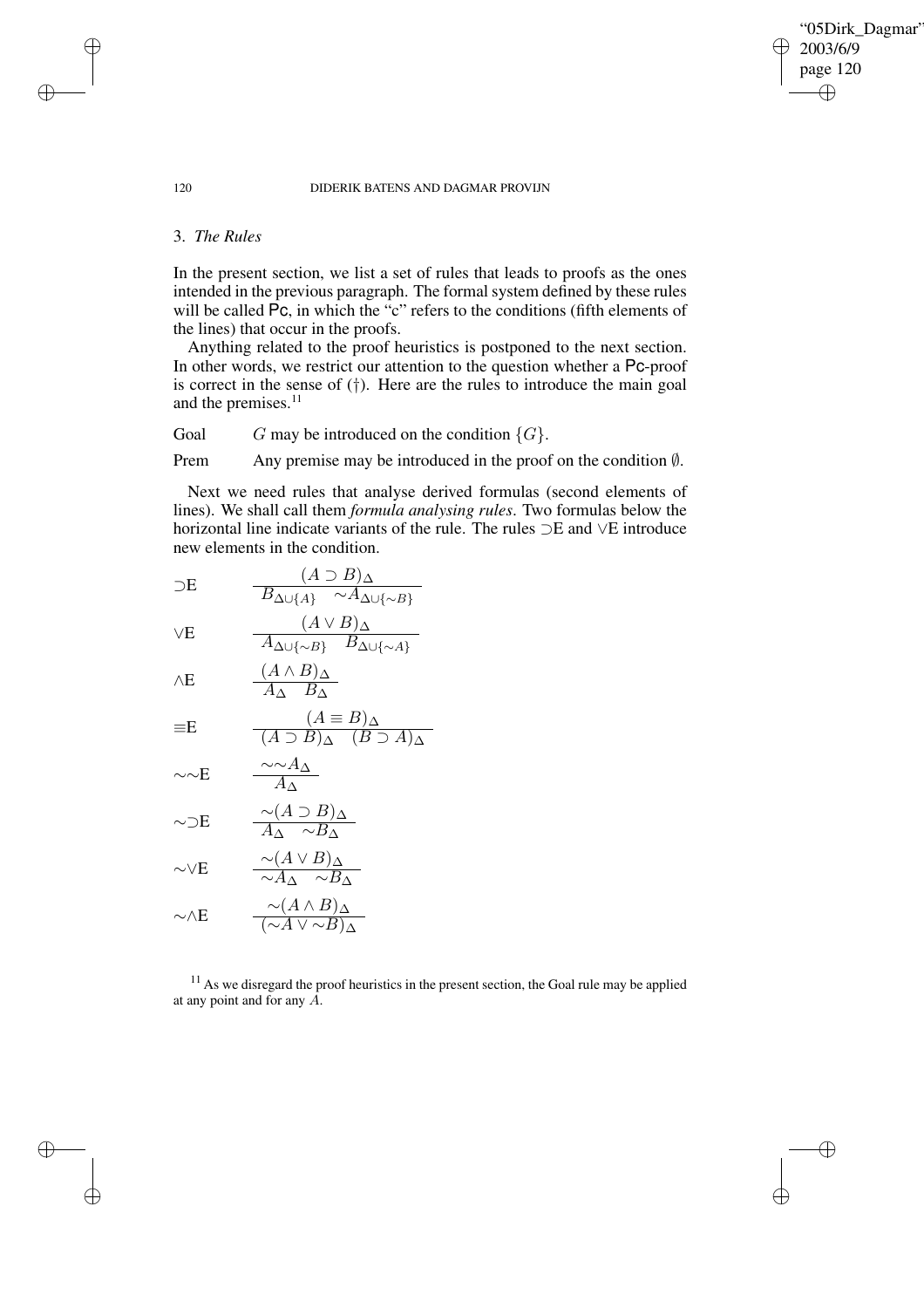$\bigoplus$ 

✐

## PUSHING THE SEARCH PATHS IN THE PROOFS. A STUDY IN PROOF HEURISTICS 121

$$
\sim \equiv E \qquad \frac{\sim (A \equiv B)_{\Delta}}{(A \lor B)_{\Delta} \quad (\sim A \lor \sim B)_{\Delta}}
$$

✐

✐

✐

✐

Similarly, we need rules to eliminate logical constants in the elements of conditions. These will be called *condition analysing rules*.

CDE 
$$
\frac{A_{\Delta\cup\{B\}C\}}{A_{\Delta\cup\{\sim B\}} A_{\Delta\cup\{C\}}}
$$
  
\nCVE 
$$
\frac{A_{\Delta\cup\{B\}C\}}{A_{\Delta\cup\{B\}} A_{\Delta\cup\{C\}}}
$$
  
\nCAE 
$$
\frac{A_{\Delta\cup\{B\}C\}}{A_{\Delta\cup\{B,C\}}}
$$
  
\nC=E 
$$
\frac{A_{\Delta\cup\{B\}C\}}{A_{\Delta\cup\{B,C\}} A_{\Delta\cup\{\sim B,C\}}}
$$
  
\nC $\sim$ E 
$$
\frac{A_{\Delta\cup\{\sim B\}C\}}{A_{\Delta\cup\{B\}}}
$$
  
\nC $\sim$ DE 
$$
\frac{A_{\Delta\cup\{\sim B\}C\}}{A_{\Delta\cup\{B,\sim C\}}}
$$
  
\nC $\sim$ VE 
$$
\frac{A_{\Delta\cup\{\sim(B\}C)\}}{A_{\Delta\cup\{\sim B\}C\}}}
$$
  
\nC $\sim$ AE 
$$
\frac{A_{\Delta\cup\{\sim(B\}C)\}}{A_{\Delta\cup\{\sim B\}} A_{\Delta\cup\{\sim C\}}}
$$

$$
C \sim \equiv E \qquad \frac{A_{\Delta \cup \{\sim (B \equiv C)\}}}{A_{\Delta \cup \{\sim B, C\}} \quad A_{\Delta \cup \{B, \sim C\}}}
$$

 $A_{\Delta\cup\{B\}}$  $B_{\Delta'}$ 

All elimination rules have one premise only. The following two rules take two premises:

Trans

A∆∪∆<sup>0</sup> EM A∆∪{B} A∆0∪{∼B} A∆∪∆<sup>0</sup>

Finally, we introduce a somewhat unusual version of Ex Falso Quodlibet. Remembering that the goal directed proof aims at deriving  $G$  from  $\Gamma$ :

EFQ Where  $A \in \Gamma$ , G may be introduced on the condition  $\{\sim A\}$ .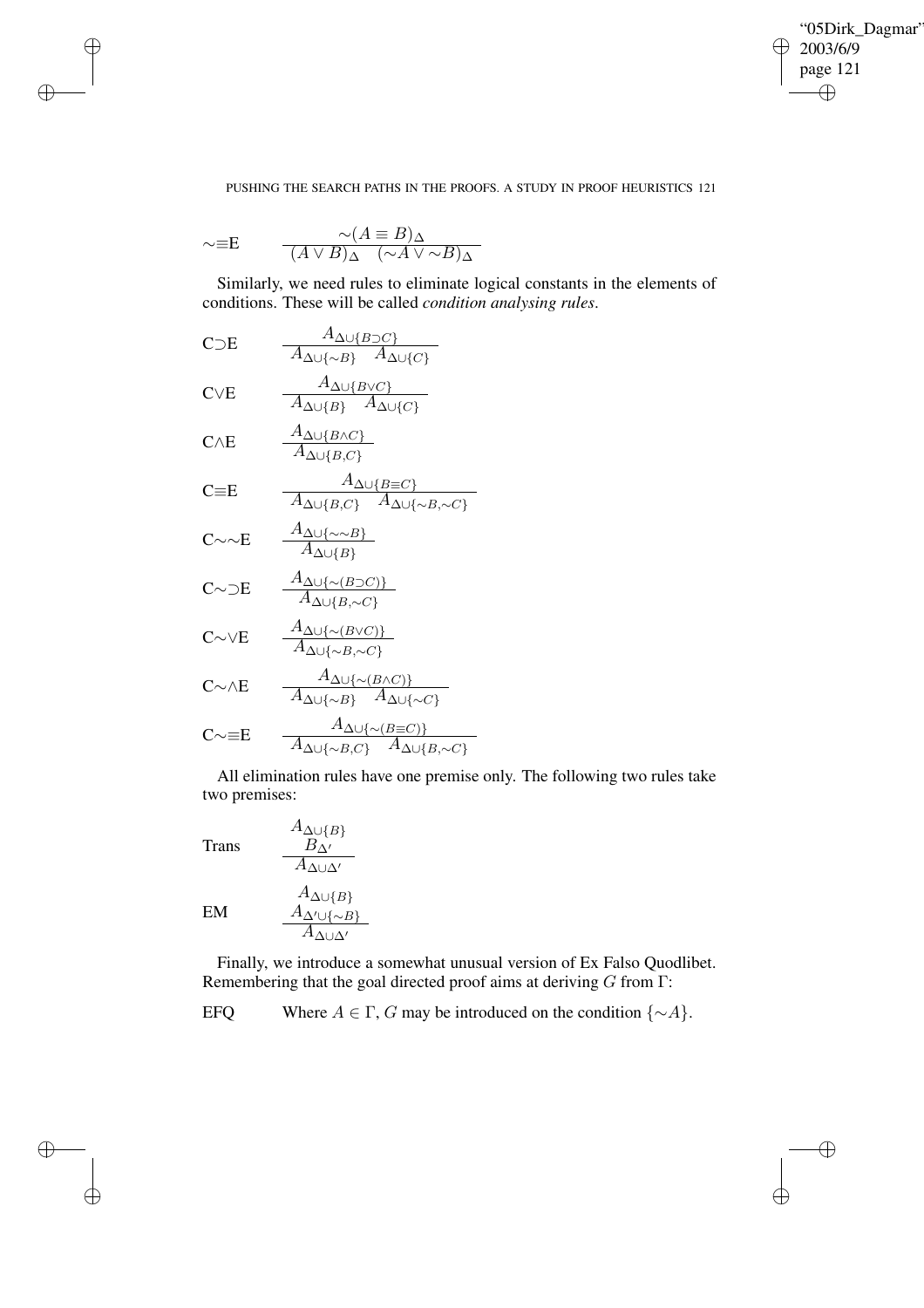✐

## 122 DIDERIK BATENS AND DAGMAR PROVIJN

This rule tells us that, if we are able to derive the negation of the premise A from the premises, then the latter are inconsistent and hence  $G$  is  $\overline{P}$ -derivable from them. In this sense, the rule is a variant of Ex Falso Quodlibet.

We have given some examples of simple proofs from premises in Section 2. Proofs of theorems are always simple, as is illustrated by the following two examples.

| $\mathbf{1}$            | $\sim (p \wedge \sim p)$   |                |                                 | Goal $\{\sim (p \wedge \sim p)\}\$ |
|-------------------------|----------------------------|----------------|---------------------------------|------------------------------------|
| $\overline{\mathbf{c}}$ | $\sim (p \wedge \sim p)$   | -1             | $C\sim\wedge E\ \{\sim p\}$     |                                    |
| 3                       | $\sim (p \wedge \sim p)$ 1 |                | $C\sim\wedge E\ \{\sim\sim p\}$ |                                    |
| 4                       | $\sim (p \wedge \sim p)$   | 2, 3           | EM                              |                                    |
|                         |                            |                |                                 |                                    |
| 1                       | $p \supset (q \supset p)$  |                | Goal                            | $\{p \supset (q \supset p)\}\$     |
| $\overline{c}$          | $p \supset (q \supset p)$  |                | $C\supset E$                    | $\{\sim p\}$                       |
| $\mathfrak{Z}$          | $p \supset (q \supset p)$  | $\mathbf{1}$   | $C\supset E$                    | $\{q \supset p\}$                  |
| 4                       | $p \supset (q \supset p)$  | 3              | $C\supset E$                    | $\{\sim q\}$                       |
| 5                       | $p \supset (q \supset p)$  | $\mathfrak{Z}$ | C <sub>DE</sub>                 | $\{p\}$                            |
| 6                       | $p \supset (q \supset p)$  | 2, 5           | EM                              |                                    |
|                         |                            |                |                                 |                                    |

Remark that these P-theorems would not be provable if the Goal rule were removed from Pc — similarly for  $p \vdash_{\mathsf{Pc}} p \lor q$ . The reason is obviously that no rule enables one to derive a complex formula from one or more simpler formulas, and that no rule enables one to obtain a complex formula in a condition from simpler formulas in conditions. So, whenever the main goal  $G$  is not itself a subformula of any premise, one needs the Goal rule to introduce the condition  $\{G\}$ , which then may be analysed. So, although the Goal rule was introduced as a means to push the proof heuristics into the proof, it is by no means redundant within Pc.

# 4. *The Proof Heuristics*

✐

✐

✐

✐

A proof for  $\Gamma \vdash G$  (a proof of G from  $\Gamma$ ) is *started* by introducing  $G_{\{G\}}$  by the Goal rule and is *finished* iff  $G_{\emptyset}$  has been derived.<sup>12</sup>

The aim of the proof heuristics is to guide one in finding a proof of the main goal from the premises, and more particularly to guide one in finding an efficient such proof. By an *efficient* Pc-proof we mean one in which only sensible search paths are tried out. A proof of q from the premises  $p \supset q$ ,  $r \supset q$ , and  $r \wedge (p \wedge s)$  is clearly inefficient if either s or  $r \vee t$  is derived in it

 $12$  There is no harm in introducing several applications of the Goal rule in the same proof in order to derive several main goals within the same proof. However, we shall not discuss this complication in this paper.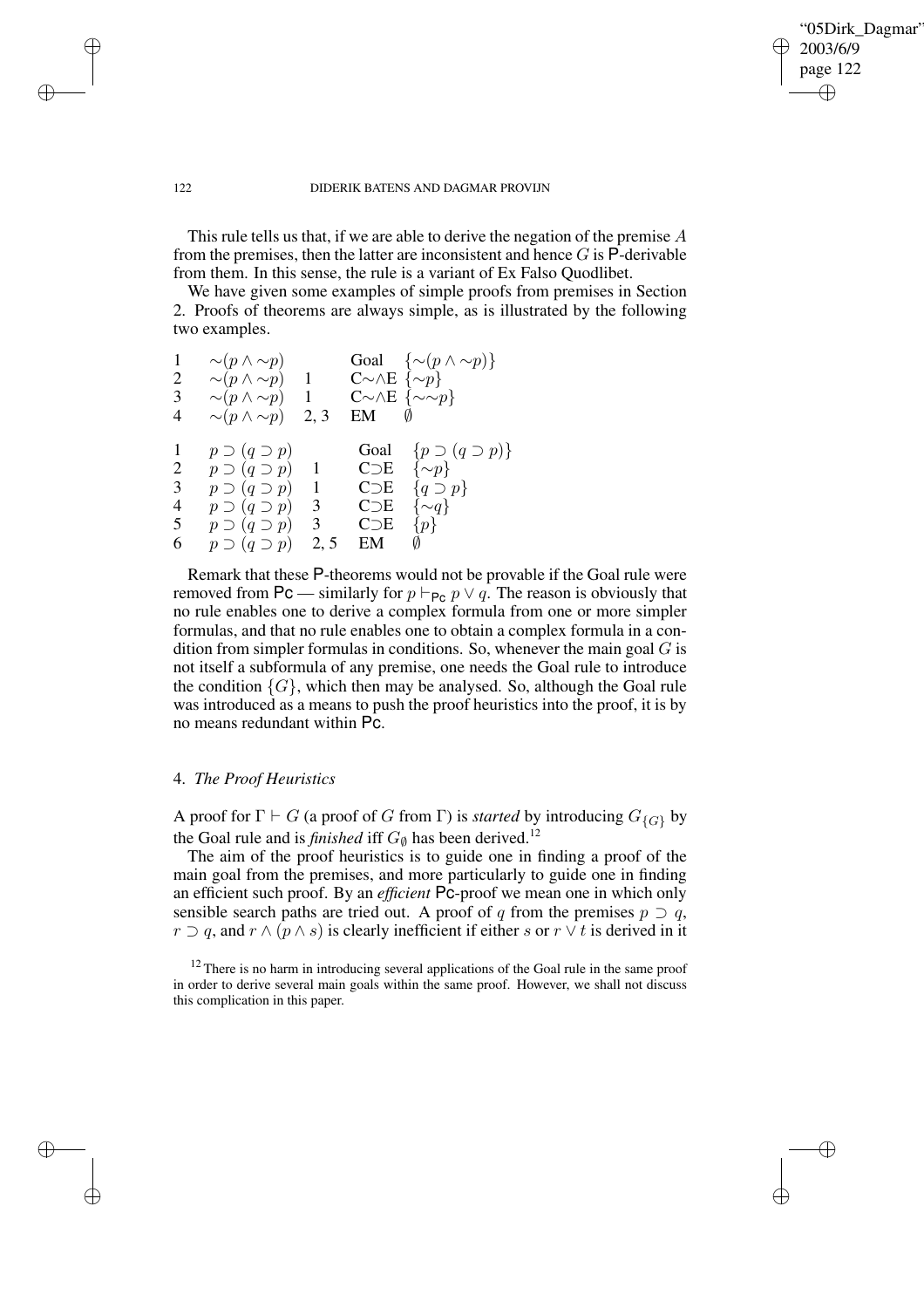✐

## PUSHING THE SEARCH PATHS IN THE PROOFS. A STUDY IN PROOF HEURISTICS 123

— no efficient search path for that proof requires that one tries to obtain s or  $r \vee t$ .

The efficiency of proofs should not be confused with their elegance. Consider the following proof for  $p \supset q, r \supset q, r \wedge (p \wedge s) \vdash q$ :

|                |                         |                | Goal         |       |
|----------------|-------------------------|----------------|--------------|-------|
| $\overline{2}$ | $p \supset q$           |                | Prem         |       |
| 3              |                         | $\mathfrak{D}$ | $\supset$ E  |       |
|                | $r \supset q$           |                | Prem         |       |
| 5              |                         |                | $\supset$ E  | $r\}$ |
| 6              | $r \wedge (p \wedge s)$ |                | Prem         |       |
|                | r                       | 6              | ΛE           |       |
|                |                         | 5.7            | <b>Trans</b> |       |

✐

✐

✐

✐

Lines 2 and 3 are obviously superfluous. This indicates that a search path for the proof breaks off at line 3 because another search path is pursued first and leads to success. The matter is hardly different if the third premise is replaced by  $r \wedge s$ . In this case too a search path breaks off. However, the reason is not only that  $q_{\emptyset}$  is reached via another search path, but also that  $p$  is not derivable from the (thus modified) premises. In both cases, the presence of lines 2 and 3 does not make the proof inefficient — given 2, it is sensible to try to obtain  $p$  in order to derive  $q$ . A very different matter is that, if one is not interested in the proof heuristics, but merely in displaying the result of one's search, viz. that q is Pc-derivable from the premises  $p \supset q$ ,  $r \supset q$ , and r ∧ (p ∧ s), then one would present the more *elegant* proof obtained by deleting lines 2 and 3.

We now turn to the proof heuristics properly. We first introduce the Marking Definition. A line is marked iff its condition points to a search path that is unnecessarily complex in comparison to another search path. Interestingly, this does not only comprise conditions (fifth elements of lines) that are proper supersets of other conditions. Let a set of formulas  $\Delta$  be *flatly inconsistent* iff  $A, \sim A \in \Delta$  for some A. Lines that contain flatly inconsistent conditions will be marked. Such lines are not only harmless in view of (†), they are also useless because P validates Ex Falso Quodlibet — the matter is wholly different for paraconsistent logics. A further kind of lines is also useless, viz. those for which the derived formula (second element) occurs in the condition (fifth element).

*Definition* 1: *Where*  $A_{\Delta}$  *is derived at line i*, *line i is* marked (*at a stage of the proof) iff (i) (at that stage)*  $A_{\Delta}$ *' is derived at some line and*  $\Delta' \subset \Delta$ *, (ii)*  $\Delta$  *is flatly inconsistent or (iii)*  $A \in \Delta$ .<sup>13</sup>

<sup>13</sup> Unlike what is the case for most dynamic proofs of adaptive logics, a line that is marked at a stage of a proof remains marked at all subsequent stages.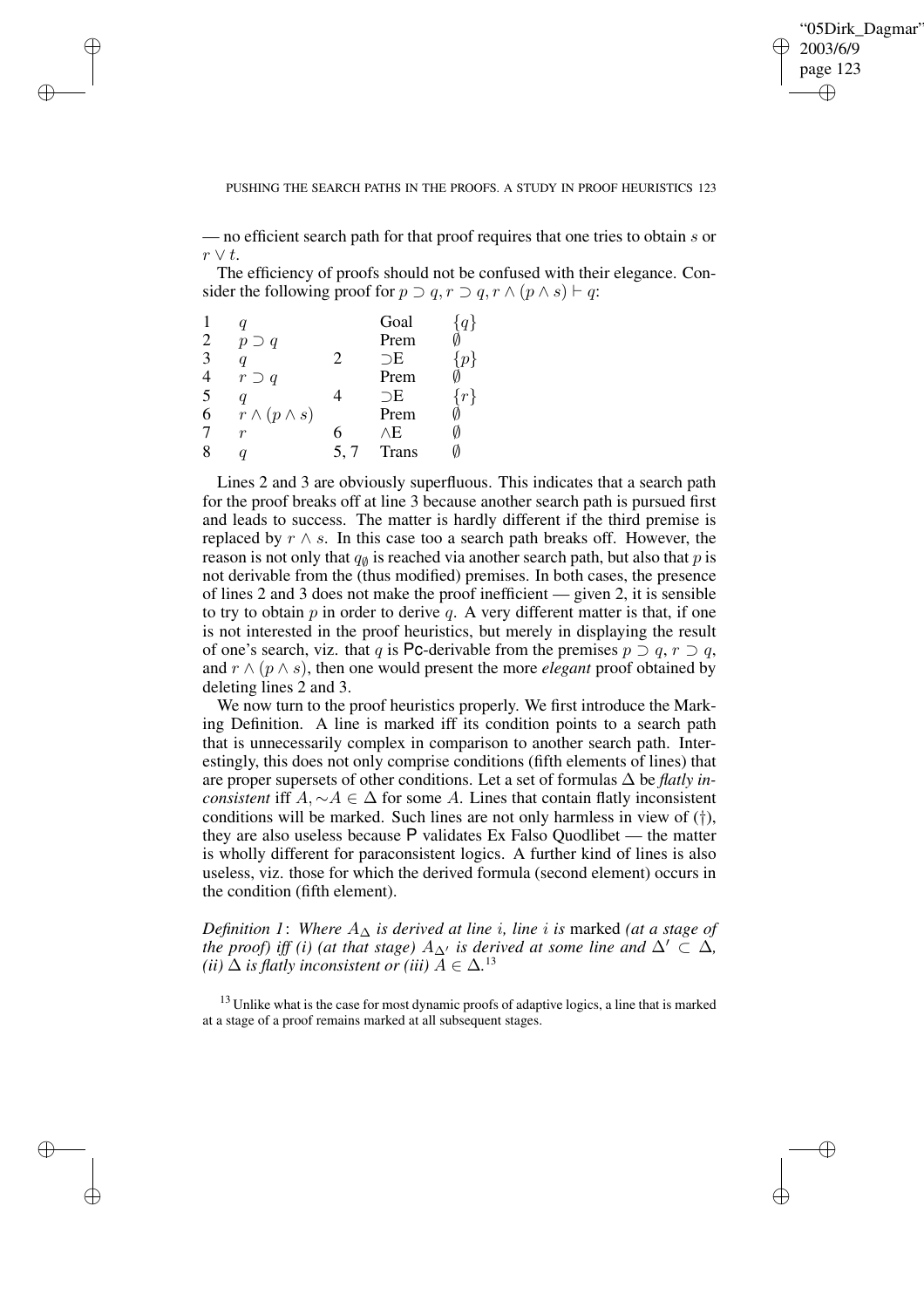✐

#### 124 DIDERIK BATENS AND DAGMAR PROVIJN

We shall say that a proof is at stage  $j$  iff  $j$  is the number of the last line added to the proof. The heuristics is guided by the set  $\Sigma_i$ , where  $A \in \Sigma_i$  iff A is a member of the condition of some non-marked line. We shall sometimes write  $\Sigma$  to refer to 'the present stage' of the proof.

We now list the instructions for writing a proof for  $\Gamma \vdash G$ . We start with two restrictions on the instructions — omitting R1 and R2 would make the formulation of the instructions more complex.

- R1 No *formula analysing* rule is applied to the formula introduced by the Goal rule.
- R2 No rule is applied to repeat a (marked or unmarked) line.

Here are the instructions in the order in which they should be carried out. An instruction should be carried out whenever possible. If it can be carried out, a line is added to the proof and one returns to instruction I1; if it cannot be carried out, one moves on to the next instruction.

- I0 Introduce  $G_{\{G\}}$  by the Goal rule.
- I1 Derive  $G_{\emptyset}$  by any rule.<sup>14</sup><br>I2 Apply EM if this results
- Apply EM if this results in a line being marked.
- I3 Apply Trans if this results in a line being marked.
- I4 Apply a formula analysing rule to obtain  $A_{\Delta}$ , say as line *i*, provided some  $B \in \Sigma_{i-1}$  is a positive part of A.
- I5 Apply Prem to obtain  $A_{\emptyset}$ , say as line *i*, provided some  $B \in \Sigma_{i-1}$  is a positive part of A.
- I6 Apply a condition analysing rule.
- I7 Apply Trans to obtain  $G_{\Delta}$  (for some  $\Delta$ ), provided  $\Delta$  is not flatly inconsistent.
- I8 Apply EM to obtain  $G_{\Delta}$ , provided  $\Delta$  is not flatly inconsistent.<br>I9 Apply EFO.
- Apply EFQ.

✐

✐

✐

✐

Trans is applied in two cases only: (i) to eliminate a formula A from  $\Sigma$  and (ii) to derive the main goal with a new condition. I2 restricts applications of EM to cases where  $\Delta^7 \subseteq \Delta$  or  $\Delta \subseteq \Delta^7$ . Remark that this includes the case where  $\Delta = \Delta'$  and the case where  $\Delta$  or  $\Delta'$  or both are empty. Given that a proof is started by the Goal rule, I4 warrants that each subsequent step in the proof will be a sensible step on a path of the search tree for the main goal. In view of I5, a premise is only introduced if one of its positive parts is a member of  $\Sigma$ . The place of instruction I6 in the list warrants that

<sup>&</sup>lt;sup>14</sup> In other words, go through possible applications of all rules and check whether one of them results in  $G_{\emptyset}$ .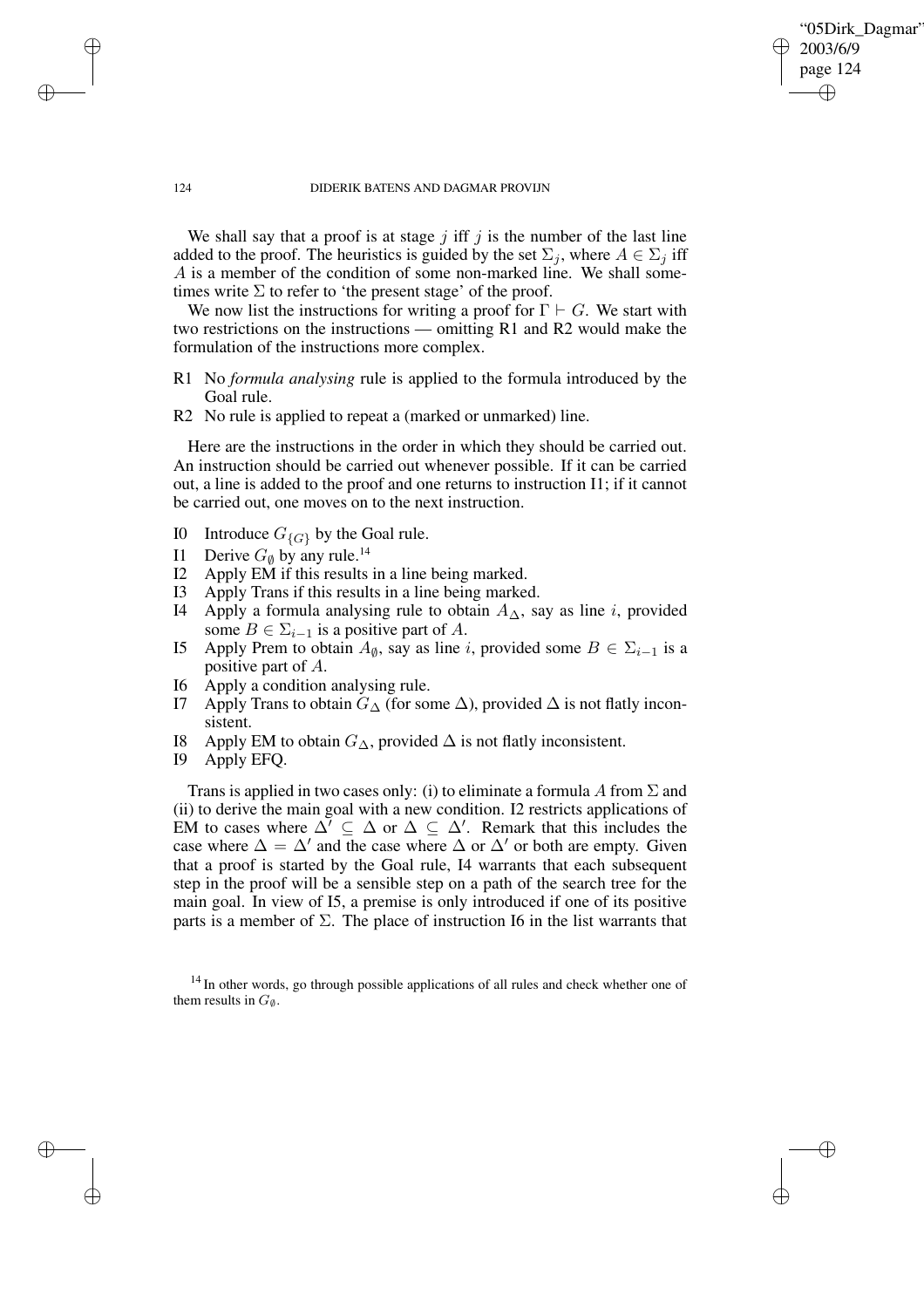✐

no condition analysing rule is applied if  $\Sigma_i$  (for that stage i) enables one to introduce premises and apply formula analysing rules.<sup>15</sup>

If  $\Gamma \vdash G$  and  $\Gamma$  is consistent and finite, then one will never apply instruction I9 — infinite  $\Gamma$  are discussed later. Once I9, one searches for an inconsistency. Instruction I9 makes sure that this search is still goal directed in that specific inconsistencies are searched for.

Here is a simple illustration of the heuristics: a proof for  $p \supset q, r \vee$ s,  $\sim q, p \vdash r$ .

| Goal                                          |                           |
|-----------------------------------------------|---------------------------|
| 2<br>Prem<br>$r \vee s$                       |                           |
| 3<br>$\vee E$<br>$\boldsymbol{r}$             | $\{\sim s\}$              |
| $\overline{4}$<br><b>EFQ</b><br>r             | $\{\sim (p \supset q)\}\$ |
| 5<br>$C\supset E$<br>$\boldsymbol{r}$         | $\{p, \sim\! q\}$         |
| 6<br>Prem<br>р                                |                           |
| <b>Trans</b><br>7<br>5, 6<br>$\boldsymbol{r}$ | $\{\sim q\}$              |
| 8<br>Prem<br>$\mathord{\sim} q$               |                           |
| 9<br><b>Trans</b><br>$\boldsymbol{r}$<br>7.8  |                           |

✐

✐

✐

✐

Remark that the proof format remains goal directed even after EFQ has been applied. If EFQ, possibly combined with a condition analysing rule, causes new formulas to occur in some condition, the proof proceeds in function of these.

By a Pc-proof for  $\Gamma \vdash G$  we shall from now on mean a proof obtained by applying the heuristics.<sup>16</sup> We shall say that a proof is *stopped* iff it is finished (the main goal has been derived on the empty condition) or no line can be added to the proof in view of the heuristics. A third restriction needs to be imposed for infinite Γ. Let  $\Gamma_1, \Gamma_2, \ldots$  be a limiting sequence of Γ iff  $\Gamma_1 \subset \Gamma_2 \subset \ldots$  and  $\Gamma = \Gamma_1 \cup \Gamma_2 \cup \ldots$ 

R3 If  $\Gamma$  is infinite, a proof for  $\Gamma \vdash G$  is defined in terms of a limiting sequence  $\Gamma_1, \Gamma_2, \ldots$  of  $\Gamma$  as follows: first the instructions are applied to  $\Gamma_1$ ; if the procedure stops, the proof is continued by applying the instructions to  $\Gamma_2$ ; etc.

<sup>&</sup>lt;sup>15</sup> As a result, a condition analysing rule will only be applied to some  $A \in \Sigma_i$  if  $A_{\emptyset}$  cannot be obtained from the premises by formula analysing rules only — we shall handle infinite premise sets in a special way below.

 $16$  The heuristics is not completely deterministic. There are several ways to make it fully deterministic, but in our view the choice between them should depend on the outcome of a study of their computational efficiency.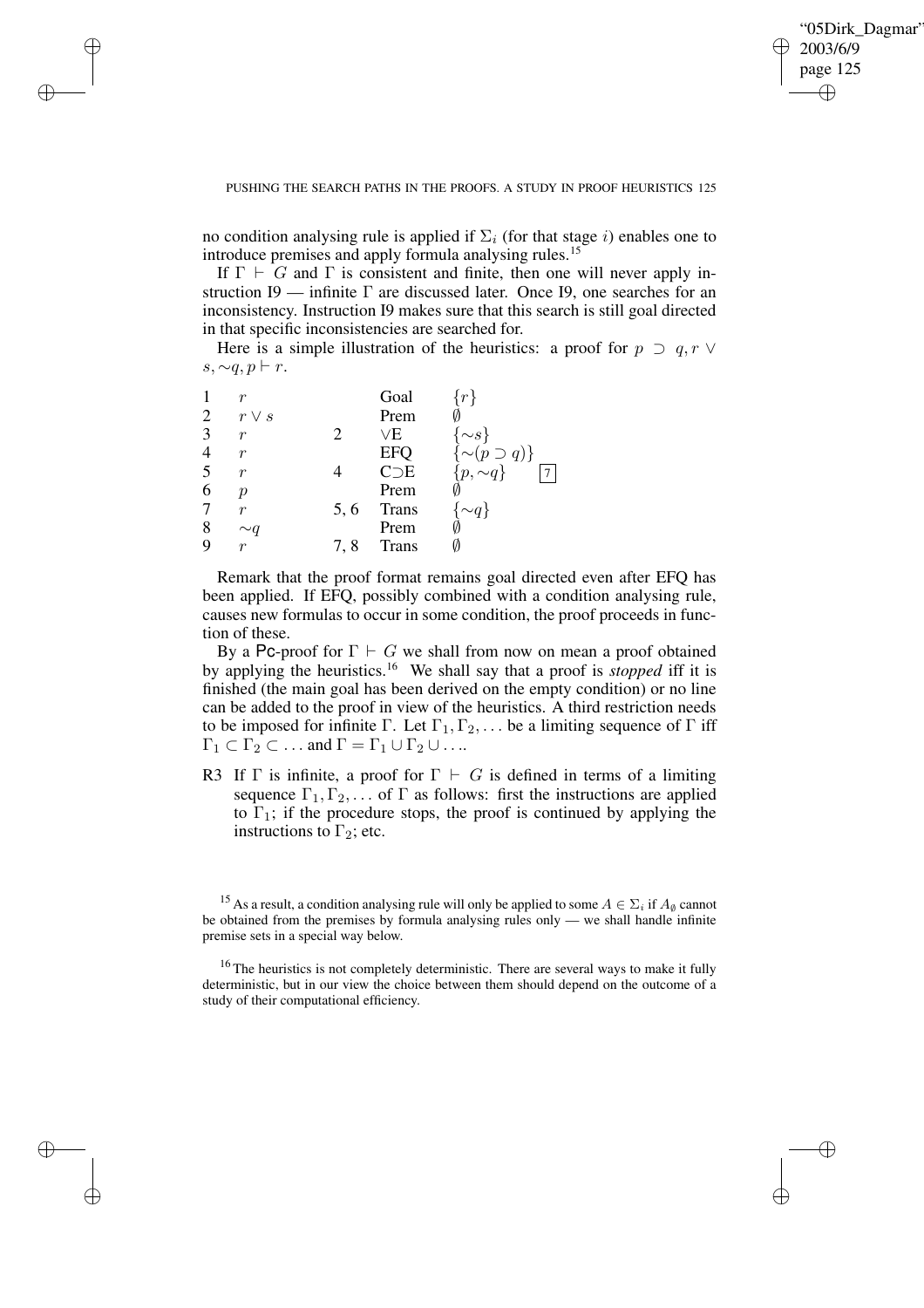*"05Dirk\_Dagmar" 2003/6/9 page 126* ✐ ✐

✐

✐

126 DIDERIK BATENS AND DAGMAR PROVIJN

To see the need for R3, let  $\Gamma = \{p \land \sim p\} \cup \{q_i \supset q_{i+1} \mid i \in \{0, 1, \ldots\}\}\$ and consider a Pc-proof for  $\Gamma \vdash \sim q_0$ . Without R3, the proof would never stop — EFQ would never be applied and  $\sim q_0$  would never be derived.

## 5. *Metatheoretical Matters*

In the lemmas and theorems of this section, "proof for  $\Gamma \vdash G$ " may refer to two different kinds of constructions in that Γ may either be the full (finite or infinite) set of premises or a member of a limiting sequence of the set of premises. In both cases, all formulas that are introduced in the proof by application of the premise rule belong to  $\Gamma$ . However, both kinds of constructions are in general different in that the rules may be applied in a different order.

Remember that, at any stage of a Pc-proof, the proof is either finished, or stopped without the main goal being derived, or may be continued. If  $\Gamma$  is an infinite set and  $\Gamma_i$  a member of a limiting sequence of  $\Gamma$ , then the proof for  $\Gamma_i \vdash G$  may be stopped (but not finished) even if the proof for  $\Gamma \vdash G$  may be continued.

*Definition* 2:  $\Gamma \vdash_{\mathsf{PC}} A_{\Delta}$  *(A* $_{\Delta}$  *is* derivable *from*  $\Gamma$ *) iff there is a* Pc*-proof from* Γ *in which occurs a line that has* A *as its second and* ∆ *as its fifth element.*  $\Gamma \vdash_{\mathsf{Pc}} G$  *iff*  $\Gamma \vdash_{\mathsf{Pc}} G_{\emptyset}$ 

*Theorem 1*: *If*  $\Gamma \vdash_{\mathsf{Pc}} A_{\Delta}$ *, then*  $\Gamma \cup \Delta \vdash_{\mathsf{P}} A$ *.* 

*Proof.* This is easily seen by an induction on the length of the proof. The base case is stage 1, where only  $G_{\{G\}}$  occurs in the proof. Obviously  $\Gamma \cup \{G\} \vdash_P$ G. For the inductive step, we have to consider 23 cases, all of which are obvious. Thus applications of the left variant of ⊃E are justified because  $\Gamma \cup \Delta \cup \{B\} \vdash_{\mathsf{P}} C$  follows from  $\Gamma \cup \Delta \vdash_{\mathsf{P}} B \supset C$ . Similarly, applications of the right variant of C⊃E are justified because  $\Gamma \cup \Delta \cup \{C\} \vdash_{\mathsf{P}} B$  follows from  $\Gamma \cup \Delta \cup \{D \supset C\} \vdash_{\mathsf{P}} B$ .

*Corollary 1*: *If*  $\Gamma \vdash_{\mathsf{Pc}} G$ *, then*  $\Gamma \vdash_{\mathsf{P}} G$ *. (Soundness.)* 

Our goal directed proofs were guided by the marking definition. In Section 2, we said that, once the main goal has been derived on the empty condition, there is no point in actually adding further marks to the proof. Nevertheless, if  $G_{\emptyset}$  occurs in the proof, all lines at which  $G_{\Lambda}$  occurs for some  $\Delta \neq \emptyset$ *are marked* according to Definition 1. This is important for the following paragraph.

✐

✐

✐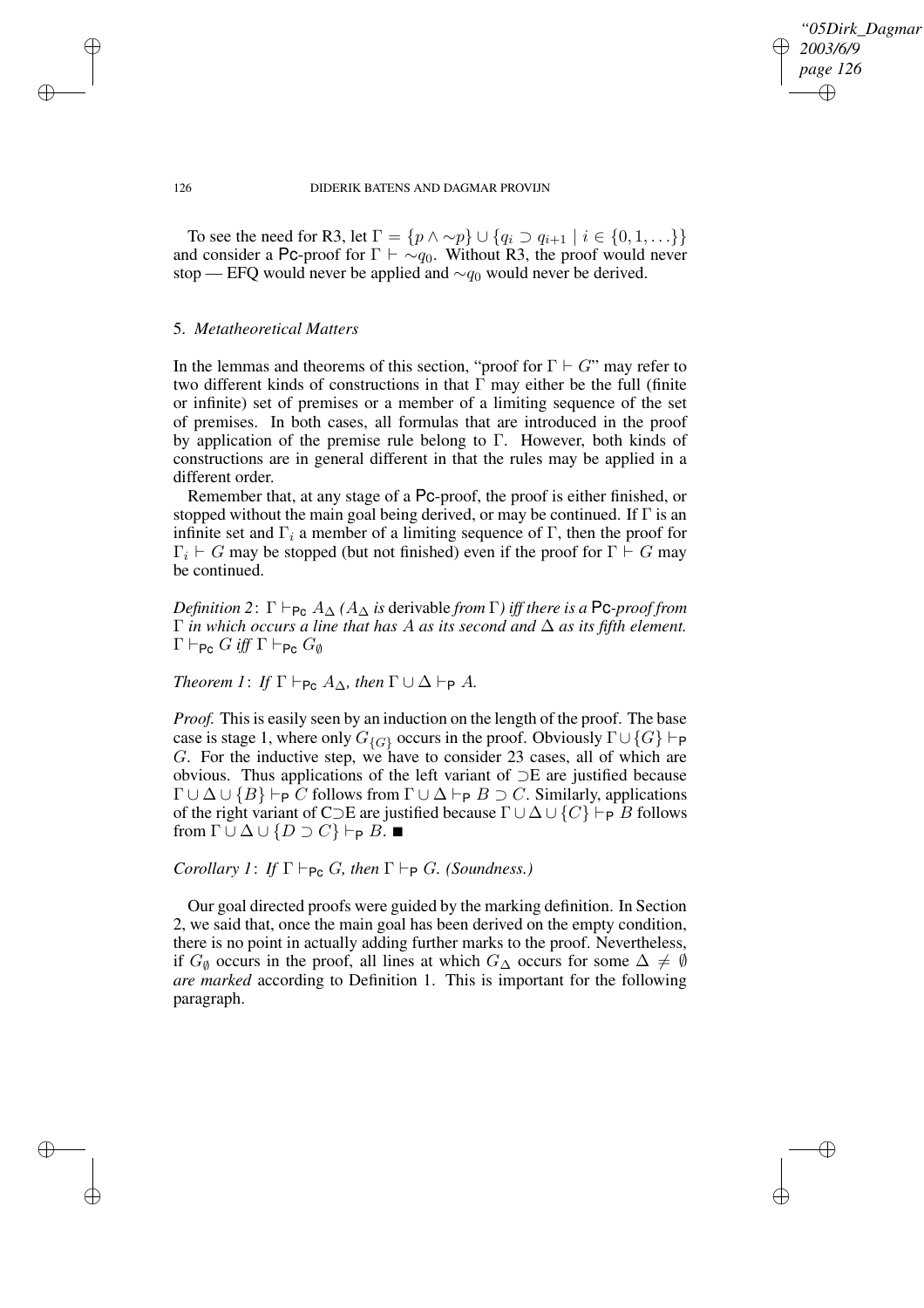✐

## PUSHING THE SEARCH PATHS IN THE PROOFS. A STUDY IN PROOF HEURISTICS 127

We now introduce a ticking off definition. This is not part of the proof procedure, but is only introduced in view of the metatheory.

✐

✐

✐

✐

*Definition 3*: *A line at which some formula has been derived on a condition listed in the left column of Table 1 is ticked off iff the same formula has been derived on the conditions listed in the right column of the same row in Table 1.*

| $\Delta \cup \{A \supset B\}$                      | $\Delta \cup {\sim} A$ and $\Delta \cup {B}$                |  |  |
|----------------------------------------------------|-------------------------------------------------------------|--|--|
| $\Delta \cup \{A \vee B\}$                         | $\Delta \cup \{A\}$ and $\Delta \cup \{B\}$                 |  |  |
| $\Delta \cup \{A \wedge B\}$                       | $\Delta \cup \{A, B\}$                                      |  |  |
| $\Delta \cup \{A \equiv B\}$                       | $\Delta \cup \{A, B\}$ and $\Delta \cup \{\sim A, \sim B\}$ |  |  |
| $\Delta \cup {\sim \sim} A$                        | $\Delta \cup \{A\}$                                         |  |  |
| $\Delta \cup {\lbrace \sim (A \supset B) \rbrace}$ | $\Delta \cup \{A, \sim B\}$                                 |  |  |
| $\Delta \cup {\lbrace \sim (A \vee B) \rbrace}$    | $\Delta \cup {\sim} A, {\sim} B$                            |  |  |
| $\Delta \cup {\lbrace \sim (A \wedge B) \rbrace}$  | $\Delta \cup {\sim} A$ and $\Delta \cup {\sim} B$           |  |  |
| $\Delta \cup {\{\sim (A \equiv B)\}}$              | $\Delta \cup {\sim} A, B$ and $\Delta \cup {A, \sim} B$     |  |  |

# Table 1. Ticking Off Table

Let C<sub>A,s</sub> denote the set of all  $\Delta$  such that  $A_{\Delta}$  occurs on an unmarked line of the proof at stage s. Let  $C_{A,s}^{\circ}$  be defined exactly like  $C_{A,s}$  except in that it refers only to lines that are both unmarked and not ticked off.

A P-model will be said to *falsify* a set of formulas ∆ iff it does not verify all members of ∆. Obviously, no P-model falsifies ∅. The proof of Lemma 1 is immediate in view of the P-semantics and Definitions 1 and 3.

*Lemma* 1: *For any* Pc-proof for  $\Gamma \vdash G$  *at stage s, a* P-model M falsifies all  $\Delta \in \mathsf{C}_{A,s}^{\circ}$  *iff* M *falsifies* all  $\Delta \in \mathsf{C}_{A,s}$ .

By an *atom* we shall mean a sentential letter or its negation. The proof of Lemmas 2 and 3 are obvious in view of the proof heuristics; the proof of Lemma 4 is given in Section 5.1.

*Lemma* 2: *If a* Pc-proof for  $\Gamma \vdash G$  *is stopped but not finished at stage s, then*  $C_{G,s}^{\circ}$  *contains finitely many finite sets of atoms.*<sup>17</sup>

<sup>17</sup> Actually, if the condition is fulfilled, then, for any A,  $C_{A,s}^{\circ}$  contains finitely many finite sets of atoms.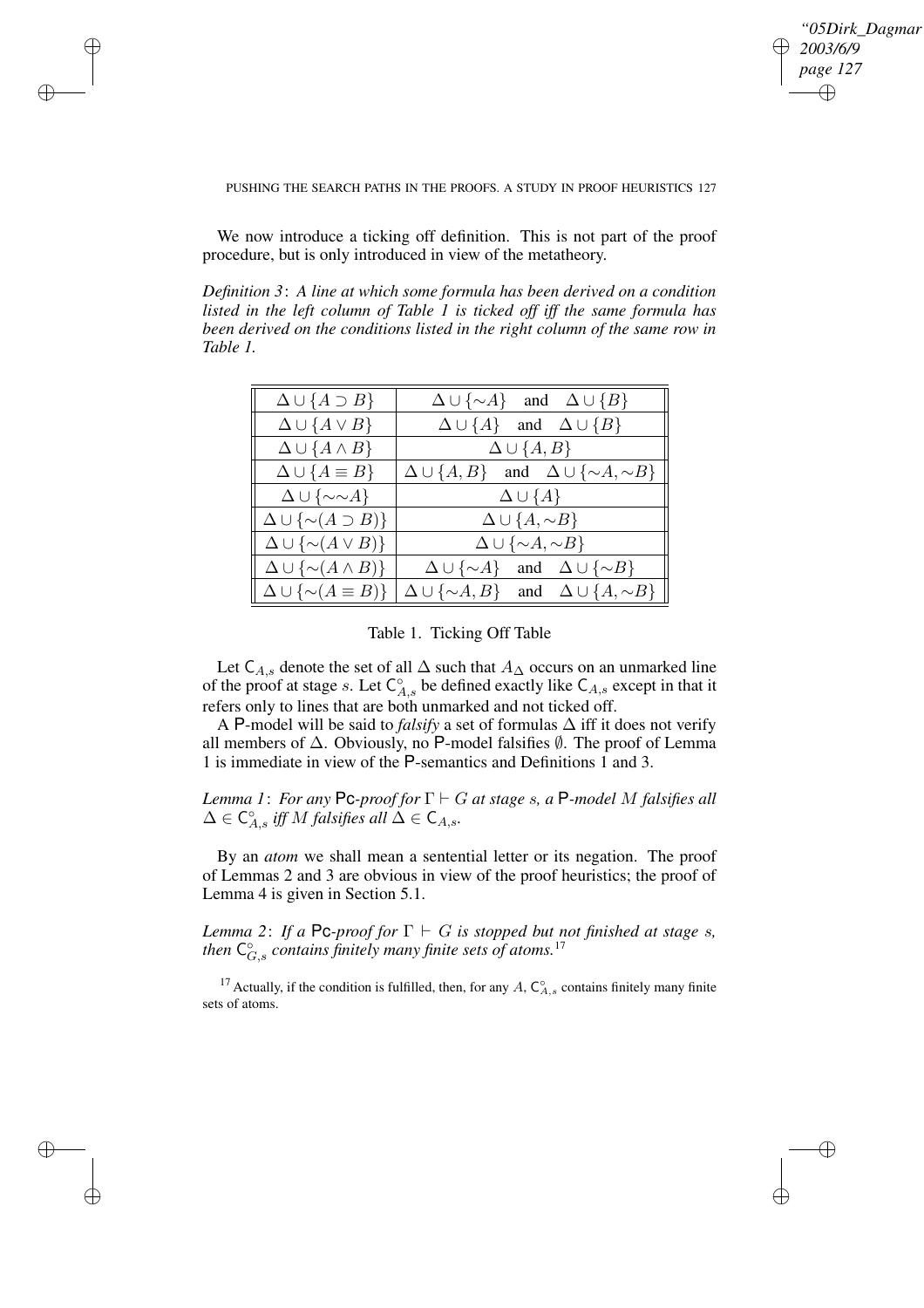*"05Dirk\_Dagmar" 2003/6/9 page 128* ✐ ✐

✐

✐

#### 128 DIDERIK BATENS AND DAGMAR PROVIJN

✐

✐

✐

✐

*Lemma* 3: *If*  $\Gamma$  *is finite, then any* Pc-proof for  $\Gamma \vdash G$  *stops at a finite stage (whether*  $G_{\emptyset}$  *has been derived in it or not*).<sup>18</sup>

*Lemma* 4: *If a* Pc-proof for  $\Gamma \vdash G$  *is stopped but not finished at stage s, then some*  $\mathsf{P}$ -model *falsifies all*  $\Delta \in \mathsf{C}^{\circ}_{G,s}$ .

*Lemma* 5: *If*  $\Gamma$  *is finite and a* Pc-proof for  $\Gamma \vdash G$  *has stopped at stage s, then every*  $\check{\mathsf{P}}$ *-model that falsifies all*  $\Delta \in \mathsf{C}^\circ_{G,s}$  *is a model of*  $\check{\Gamma}$ *.* 

*Proof.* Suppose that the antecedent is true and that M falsifies all  $\Delta \in \mathsf{C}_{G,s}^{\circ}$ (and hence that  $\emptyset \notin C_{G,s}^{\circ}$ ). It follows that the proof is not finished. As the proof is stopped but not finished,  $G_{\{\sim A\}}$  has been introduced by EFQ for all  $A \in \Gamma$ . By Lemma 1, M falsifies  $\sim A$  for all  $A \in \Gamma$ . It follows that M is a model of  $\Gamma$ .  $\blacksquare$ 

*Theorem* 2: *If*  $\Gamma \vdash_{\mathsf{P}} G$  *then*  $\Gamma \vdash_{\mathsf{Pc}} G$ *. (Completeness.)* 

*Proof.* Suppose that  $\Gamma \nvdash_{\mathsf{Pc}} G$  and consider an arbitrary Pc-proof for  $\Gamma \vdash G$ . Case 1: Γ is infinite. In view of Lemma 3, the proof for  $\Gamma_i \vdash G$  stops without being finished for any  $\Gamma_i$  of the limiting sequence  $\Gamma_1, \Gamma_2, \ldots$  of  $\Gamma$ . Let s be the stage at which the proof stops.

In view of Lemma 4, some  $\hat{P}$ -model M falsifies all  $\Delta \in C_{G,s}^{\circ}$ . But then, by Lemma 5, M is a model of  $\Gamma_i$  and, by Lemma 1, falsifies all  $\Delta \in \mathsf{C}_{G,s}$ . As  $\{G\} \in \mathsf{C}_{G,s}$ , M falsifies G. Hence, for any  $\Gamma_i$ , some model of  $\Gamma_i$  falsifies G. By the compactness and completeness of  $P, \Gamma \nvdash_P G$ .

Case 2:  $\Gamma$  is finite. The reasoning is easily adapted from case 1.  $\blacksquare$ 

The proof of the preceding Theorem is readily transformed to a proof of:

*Theorem* 3: *If*  $\Gamma \vdash_{\mathsf{P}} G$  *then any* **PC**-proof for  $\Gamma \vdash G$  *is finished at a finite stage. (Positive Test.)*

*Theorem* 4: *If*  $\Gamma$  *is finite, then any* Pc-*proof for*  $\Gamma \vdash G$  *stops and*  $\Gamma \vdash_{\mathsf{P}} G$  *or*  $\Gamma \nvdash_{\mathsf{P}} G$  *according as the proof is or is not finished.* 

*Proof.* Suppose that Γ is finite and consider a Pc-proof for  $\Gamma \vdash G$ . By Lemma 3, the proof stops at a finite stage. If  $G_{\emptyset}$  has been derived in the proof, Γ  $\vdash_{\mathsf{P}} G$  in view of Corollary 1. If  $G_{\emptyset}$  has not been derived in the proof,  $\Gamma \nvdash_{\mathsf{P}} G$  in view of Theorem 2.  $\blacksquare$ 

<sup>18</sup> One relies on König's Lemma that a tree is finite if it has the finite path and the finite fork property.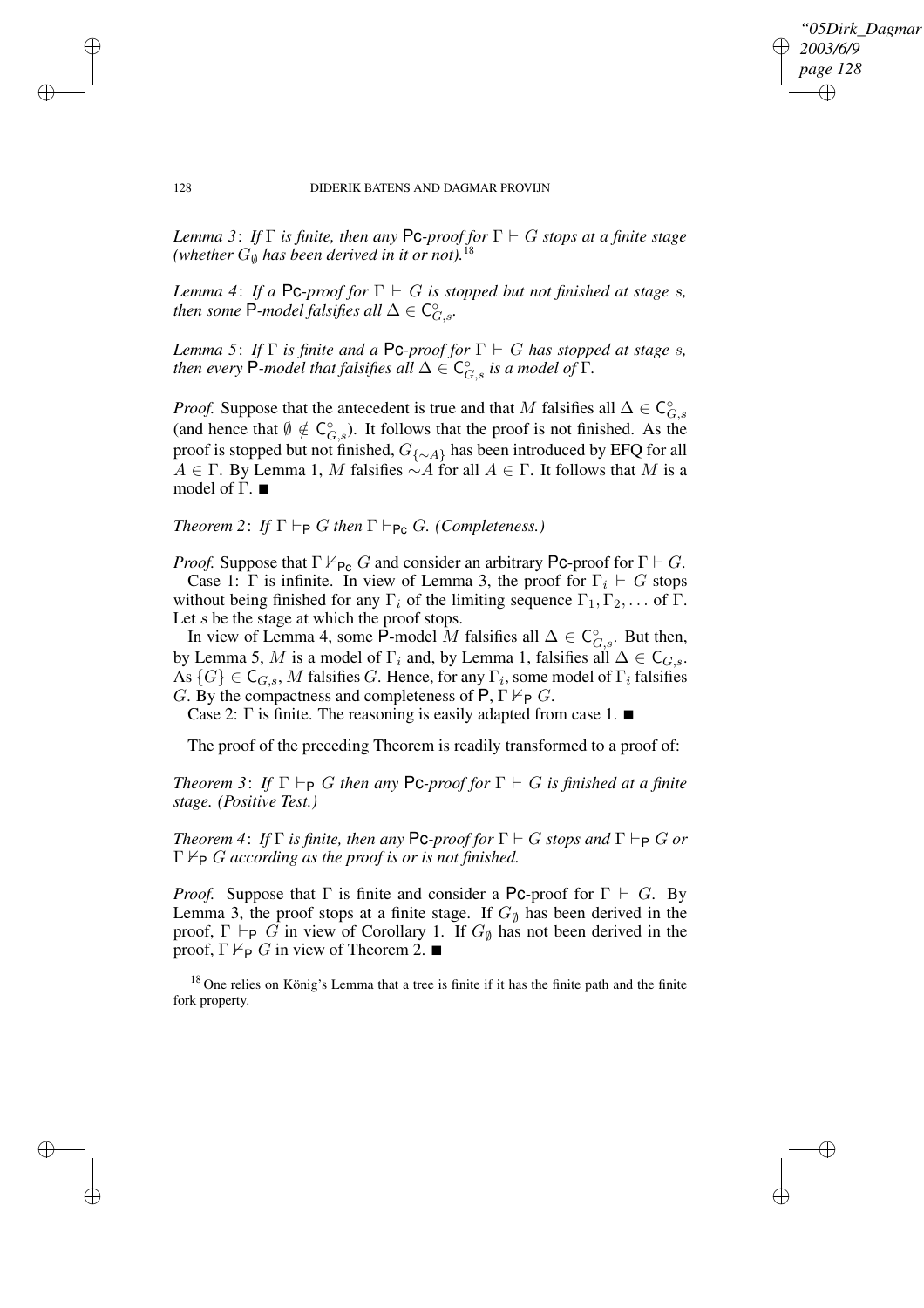✐

### PUSHING THE SEARCH PATHS IN THE PROOFS. A STUDY IN PROOF HEURISTICS 129

*Corollary* 2: Pc-proofs are a decision method for  $A_1, \ldots, A_n \vdash B$ .

## 5.1. *Proof of Lemma 4*

✐

✐

✐

✐

The proof of Lemma 4 is moved here because it is long, because this gives us the opportunity to spell out the proof in a way that clarifies the Pc-proof format, and because there might be a more elegant proof.

It needs to be shown that, if a Pc-proof for  $\Gamma \vdash G$  is stopped but not finished at stage s, then some P-model falsifies all  $\Delta \in C_{G,s}^{\circ}$ .

Suppose that a Pc-proof for  $\Gamma \vdash G$  is stopped but not finished at stage s, and that each P-model verifies some  $\Delta \in C_{G,s}^{\circ}$ . We shall derive an inconsistency from this supposition.

Remember that a P-model is said to falsify a set of formulas iff it does not verify all its members. A set S of sets of atoms will be called *falsifiable* iff some P-model falsifies all ∆ ∈ S; it will be said to be *minimally nonfalsifiable* iff it is non-falsifiable and all its proper subsets are falsifiable. By the *letter-cardinality* of a set S of sets of atoms we shall mean the number of letters that occur (negated or unnegated) in members of S.

In view of Lemma 2,  $C_{G,s}^{\circ}$  contains finitely many finite sets of atoms. It follows that there is a M  $\subseteq^{\circ} C_{G,s}^{\circ}$  that is minimally non-falsifiable and the letter-cardinality of which is not larger than that of any other subset of  $C_{G,s}^{\circ}$ . Let  $\Lambda$  be the set of letters that occur (negated or unnegated) in members of M. In view of the supposition,  $M \neq \{ \emptyset \}$  and  $\Lambda \neq \emptyset$ .

By a *selection* from  $S = {\{\Delta_1, \ldots, \Delta_n\}}$  we shall mean a set obtained by selecting one member from each  $\Delta_i$ . A simple but useful fact is the following: $19$ 

*Fact 1*: Where S is a set of sets of atoms, S is falsifiable iff some selection from S is consistent.

Consider an arbitrary letter  $A \in \Lambda$ . M may contain three kinds of members. Let

$$
\Delta_1,\ldots,\Delta_n
$$

be the members of M that contain neither A nor ∼A. Let the members of M that contain A be

$$
\Delta_1'\cup\{A\},\ldots,\Delta_m'\cup\{A\}
$$

where A is not a member of any  $\Delta_i'$ . Finally, let the members of M that contain ∼A be

$$
\Delta_1'' \cup \{\sim A\}, \ldots, \Delta_k'' \cup \{\sim A\}
$$

where  $\sim$  A is not a member of any  $\Delta''_i$ .

<sup>19</sup> Some model falsifies each atom in the selection, and hence falsifies all  $\Delta_i$ , iff the selection is consistent.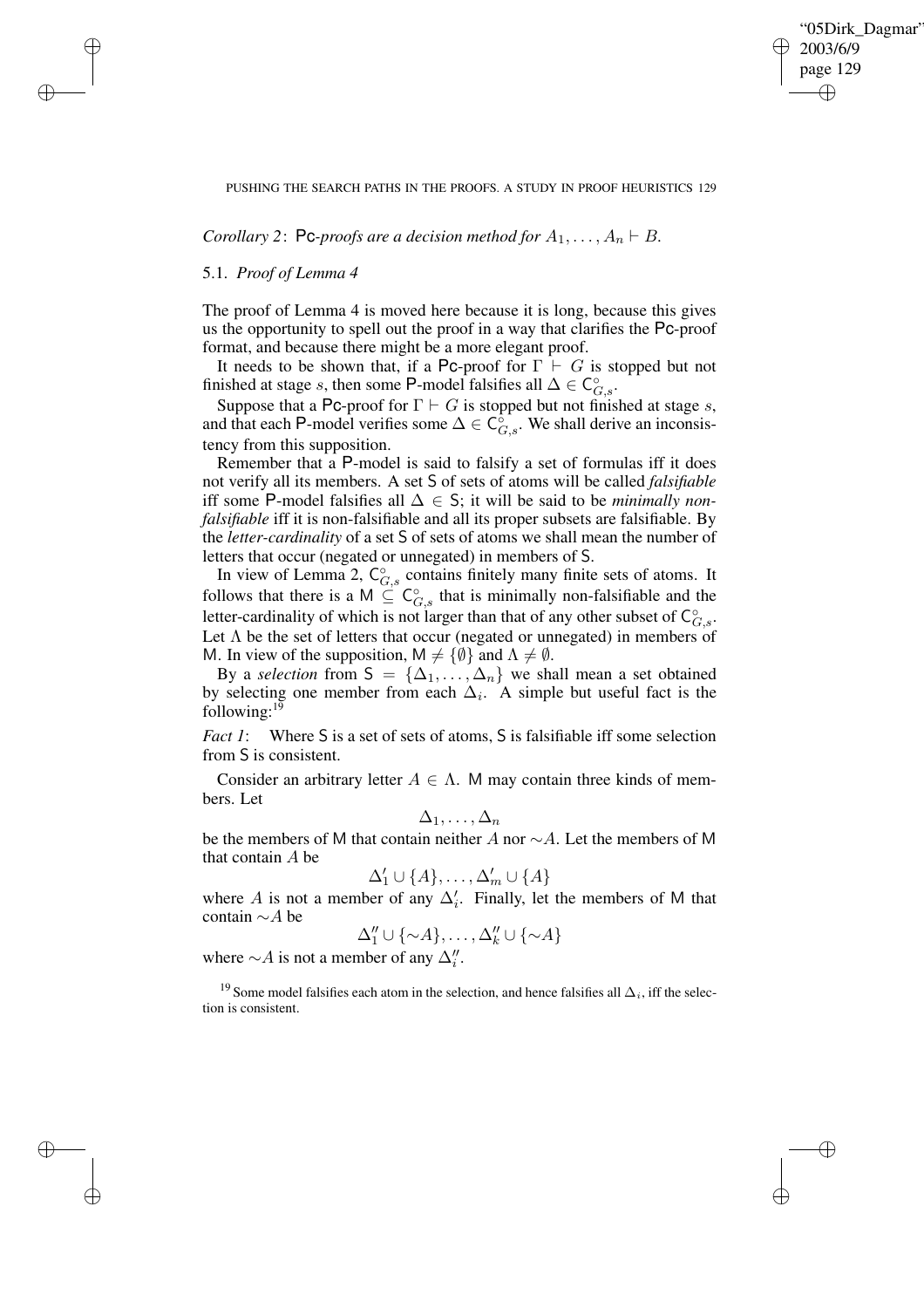✐

#### 130 DIDERIK BATENS AND DAGMAR PROVIJN

*Fact* 2:  $m > 0$  and  $k > 0$ .

As  $A \in \Lambda$ ,  $m + k > 0$ . Suppose that  $m = 0$ , in other words, that A is not an element of any member of M. As M is a minimally non-falsifiable set,  $\{\Delta_1,\ldots,\Delta_n\}$  is a falsifiable set. By Fact 1, there is a consistent selection  $Θ$  from { $Δ_1, ..., Δ_n$ }. As *A* is not a member of the selection,  $Θ ∪ {∼A}$ } is a consistent selection from  $\{\Delta_1, \ldots, \Delta_n, \Delta_1'' \cup \{\sim A\}, \ldots, \Delta_k'' \cup \{\sim A\}\}.$ So, if  $m = 0$ , M is falsifiable in view of Fact 1. But this is impossible.<sup>20</sup> Similarly for  $k > 0$ .

*Fact* 3:  $\{\Delta_1, \ldots, \Delta_n, \Delta'_1, \ldots, \Delta'_m\}$  is a non-falsifiable set.

If the set were falsifiable, there would be a consistent selection Θ from it and, as A does not occur in any  $\Delta_i$  or  $\Delta'_i$ ,  $\Theta \cup {\lbrace \sim A \rbrace}$  would be a consistent selection from M. This is impossible in view of Fact 1, because M is nonfalsifiable. By a similar reasoning:

*Fact* 4:  $\{\Delta_1, \ldots, \Delta_n, \Delta_1'', \ldots, \Delta_k''\}$  is a non-falsifiable set.

Consider the following set of sets of atoms:

$$
\mathsf{X}=\{\Delta_1,\ldots,\Delta_n,\Delta'_1\cup\Delta''_1,\ldots,\Delta'_1\cup\Delta''_k,\Delta'_2\cup\Delta''_1,\ldots,\Delta'_m\cup\Delta''_k\}
$$

*Fact* 5: X is a non-falsifiable set.

To see why this is the case, suppose that a selection  $\Theta$  from X were consistent.  $\Theta$  contains a member of each  $\Delta_i$ . Moreover it is easily seen that  $\Theta$ either contains a member of each  $\Delta_i'$  ( $1 \le i \le m$ ) or contains a member of each  $\Delta_i''$  (1  $\leq i \leq k$ ).<sup>21</sup> By Facts 1, 3 and 4,  $\Theta$  is inconsistent and hence X is a non-falsifiable set.

Let X' be the set of consistent members of X. As every member of  $X - X'$ is falsified by all models, it follows that:

*Fact* 6: ' is a non-falsifiable set.

It is instructive to phrase this in terms of selections. Suppose that  $\Delta \in$ X – X' and that there is a consistent selection  $\Theta$  from  $X - {\{\Delta\}}$ . As  $\Delta$  is inconsistent, there is a sentential letter B such that  $B, \sim B \in \Delta$ . As  $\Theta$  is consistent, either B or  $\sim$ B is not a member of Θ. If  $B \notin \Theta$ , then  $\Theta \cup {\sim} B$ } is a consistent selection from X. If  $\sim$ B ∉ $\Theta$ , then  $\Theta$  ∪ {B} is a consistent selection from X. Both are impossible in view of Facts 1 and 5.

✐

✐

✐

<sup>&</sup>lt;sup>20</sup> It is not excluded, however, that  $m = 1$  and that  $\Delta_1' = \emptyset$ ; nor is it excluded that  $n = 0$ .

<sup>&</sup>lt;sup>21</sup> If  $\Theta$  does not contain a member of some  $\Delta'_i$ , then, as it is bound to contain a member of each of  $\Delta'_i \cup \Delta''_1, \ldots, \Delta'_i \cup \Delta''_k$ , it contains a member of each  $\Delta''_j$ .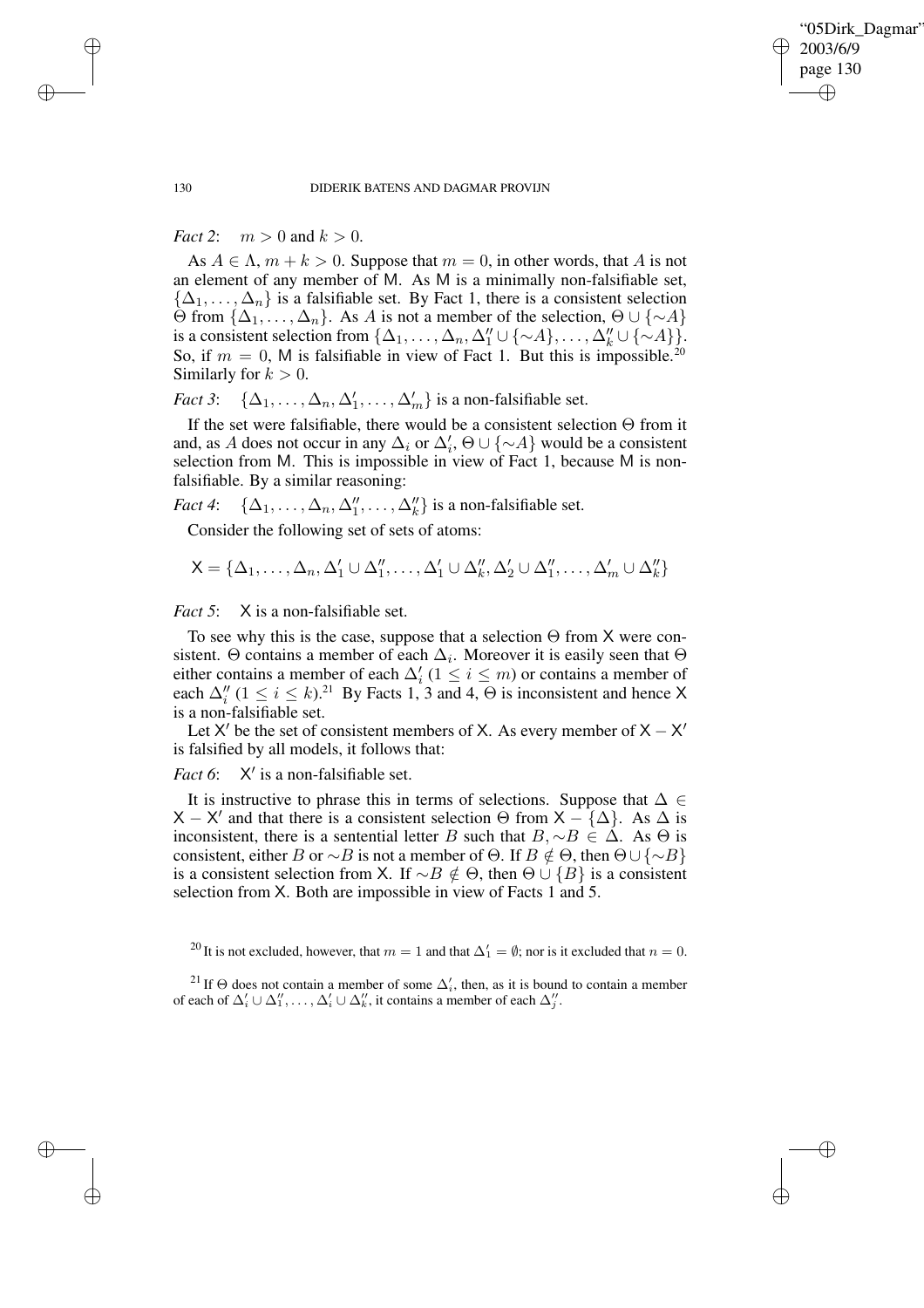✐

## PUSHING THE SEARCH PATHS IN THE PROOFS. A STUDY IN PROOF HEURISTICS 131

As X' is a non-falsifiable set, some  $X'' \subseteq X'$  is minimally non-falsifiable. Moreover, the letter cardinality of  $X''$  is smaller than the letter cardinality of M — the set of letters that occur (negated or unnegated) in members of  $X''$  is a proper or improper subset of  $\Lambda - \{A\}$ . Finally, as  $M \subseteq C_{G,s}^{\circ}, X'' \subset C_{G,s}^{\circ}$ in view of instruction I8 and Fact 2. This contradicts the fact that M is minimally non-falsifiable and that its letter-cardinality is not larger than that of any other subset of  $C_{G,s}^{\circ}$ .

Having derived an inconsistency from the main supposition, we have proved Lemma 4. What this comes to with respect to proofs is that, if a proof for  $\Gamma \vdash G$  is stopped and the set of conditions on which G occurs in the proof is non-falsifiable, then instruction I8 warrants that  $G_{\emptyset}$  occurs in the proof.

## 6. *Some Further Comments*

✐

✐

✐

✐

Proofs of the usual type are composed of analysing steps (or elimination steps) and constructive steps (or introduction steps), and possibly of some mixed ones. It is well known that the constructive and mixed steps easily cause a proof not to be goal directed (even in the loose sense of the term). One of the central features of our proof format is that the constructive rules are replaced by condition analysing rules. In this way, it is assured that these rules are only applied where they are useful for reaching the main goal. Our rules Trans and EM, which we think of as mixed, $^{22}$  are strictly controlled by the heuristics. They are only applied in order to eliminate members of  $\Sigma$ , except when the main goal is not derivable in the 'normal way'. In this case one arrives at instructions I7 and I8, which are meant to 'round up' the obtained results before moving on to EFQ.

A very different comment concerns EFQ. Suppose that one drops EFQ from the rules, and calls the resulting logic Pc−. What is this logic?

Anyone familiar with the relevant logic enterprise (see especially [1], [2] and [13]) will see that we move a step in the direction of relevant logics. Of course, relevant logicians would reject ∨E as well as ⊃E. Or they may decide to retain those rules, reading  $\supset$  as a relevant implication and  $\vee$  as an intensional disjunction, but then they would reject both C∨E and C⊃E.

Dropping EFQ is clearly also a step in the direction of paraconsistent logics, and as not all paraconsistent logics are relevant one may hope to obtain one of them. But again, trouble arises. Most paraconsistent logics reject ∨E. The few that accept it — logics such as AN from [12] and consequence relations defined by filters as in [14] — reject C∨E.

 $22$  The Goal rule and the EFQ rule are somewhat similar to 'structural' rules.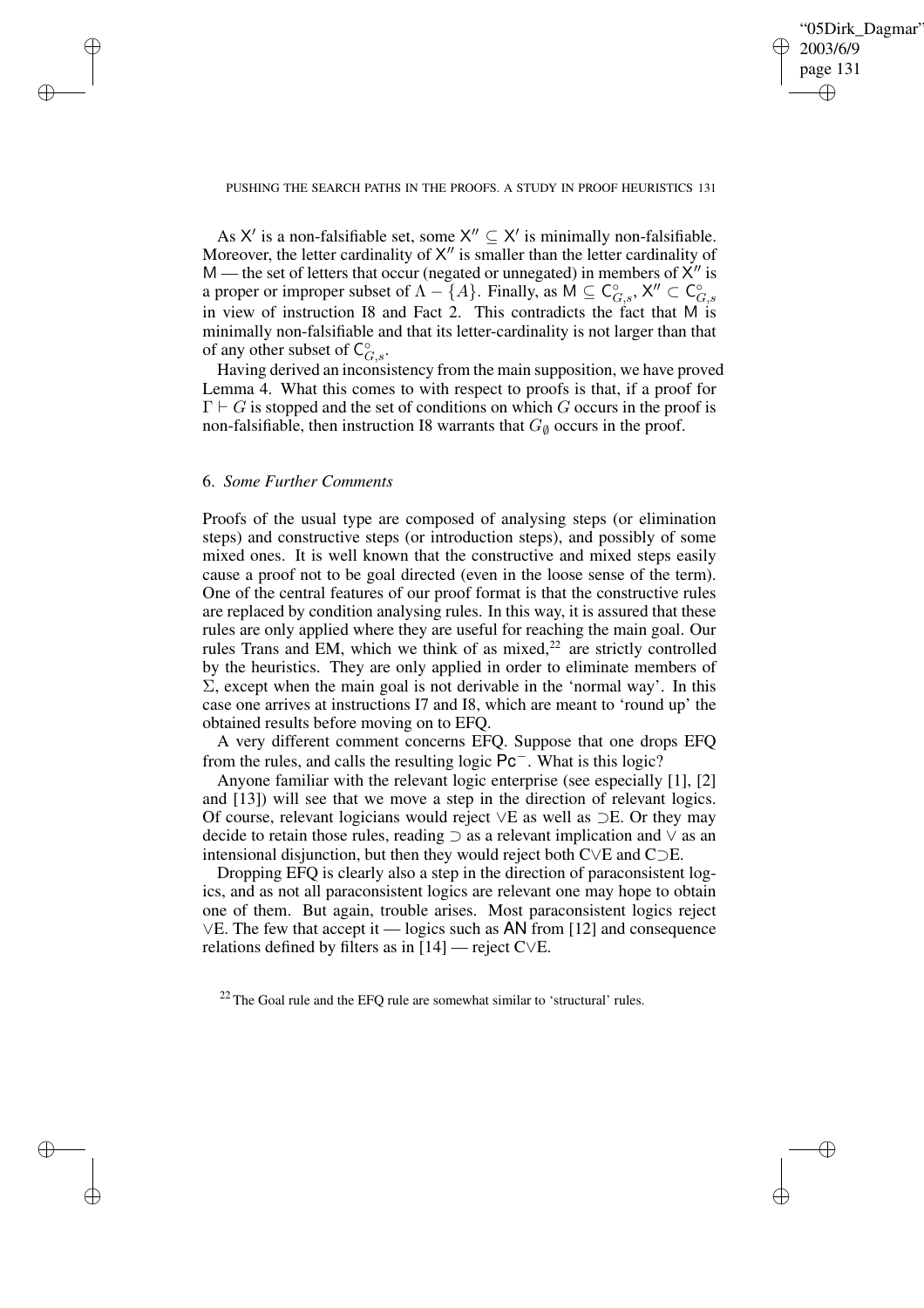"05Dirk\_Dagmar" 2003/6/9 page 132 ✐ ✐

✐

✐

### 132 DIDERIK BATENS AND DAGMAR PROVIJN

Pc<sup>−</sup> is not likely to become a popular logic. The obvious reason is that Pc<sup>−</sup>-derivability is not transitive. Indeed,  $p \vdash_{\mathsf{Pc}^-} p \lor q$  and ~ $p, p \lor q \vdash_{\mathsf{Pc}^-} q$ , but  $p, \sim p \nvDash_{\mathsf{Pc}^-} q$ . This nicely illustrates the extent to which the necessity to introduce EFQ depends on the proof heuristics from Section 4. If it were allowed to introduce arbitrary formulas  $A_{\{A\}}$  by the Goal rule, then EFQ would be redundant. Indeed, if the set of premises  $\Gamma$  is inconsistent, then there is an A such that both A and  $\sim A$  are Pc<sup>−</sup>-derivable from Γ. So, for any B, if *both*  $B_{\{B\}}$  and  $A \vee B_{\{A \vee B\}}$  are introduced by the Goal rule, both  $A \vee B_{\emptyset}$  and  $B_{\emptyset}$  would be obtained in the Pc<sup>-</sup>-proof.

## 7. *Further Research*

First of all, the proof format needs to be extended to full Classical Logic and not only to its propositional part. Moreover, it certainly seems interesting to apply the proof format to other logics.<sup>23</sup> Other open problems are slightly more remote from present results.

It turns out that Pc-proofs may be turned into very natural Fitch-style proofs by algorithmic means. The idea is that, when certain situations occur in the Pc-proof, then applications of the rules from Section 3 are systematically removed and replaced by applications of Fitch-style rules. After this replacement, one applies again Pc-rules until one reaches another point at which the applications are replaced by applications of Fitch-style rules, etc. The aim of this research is not only to arrive, in an automatic way, at nice and natural Fitch-style proofs, but also to better understand the search process by which humans may reach such proofs.

A further application is related to Hintikka's distinction between rules of inference ("definitory rules") and heuristic rules ("the strategy") — see for example [11]. We certainly agree that heuristic rules have been for a long time neglected by logicians, and that this led to (pedagogical failure and) mistaken insights about the nature and applicability of logic. We do not agree, however, that the distinction is a very deep one. Moreover, we intend to show that the heuristic rules may be 'pushed down' into the rules of inference without loss of any metatheoretical results.

A very important application concerns adaptive logics. Typically, there is no positive test for the consequence relations of these logics. For this reason, it is important to delineate criteria for deciding whether some formula A has been *finally* derived from a premise set at some stage of a proof. Our

✐

✐

✐

 $23$  Even intuitionistic logic seems to cause a puzzle here, as the EM rule is definitely not acceptable in it. However, the present paper does not reveal the full force of our proof format, but presents the simplest version that may be obtained for propositional classical logic.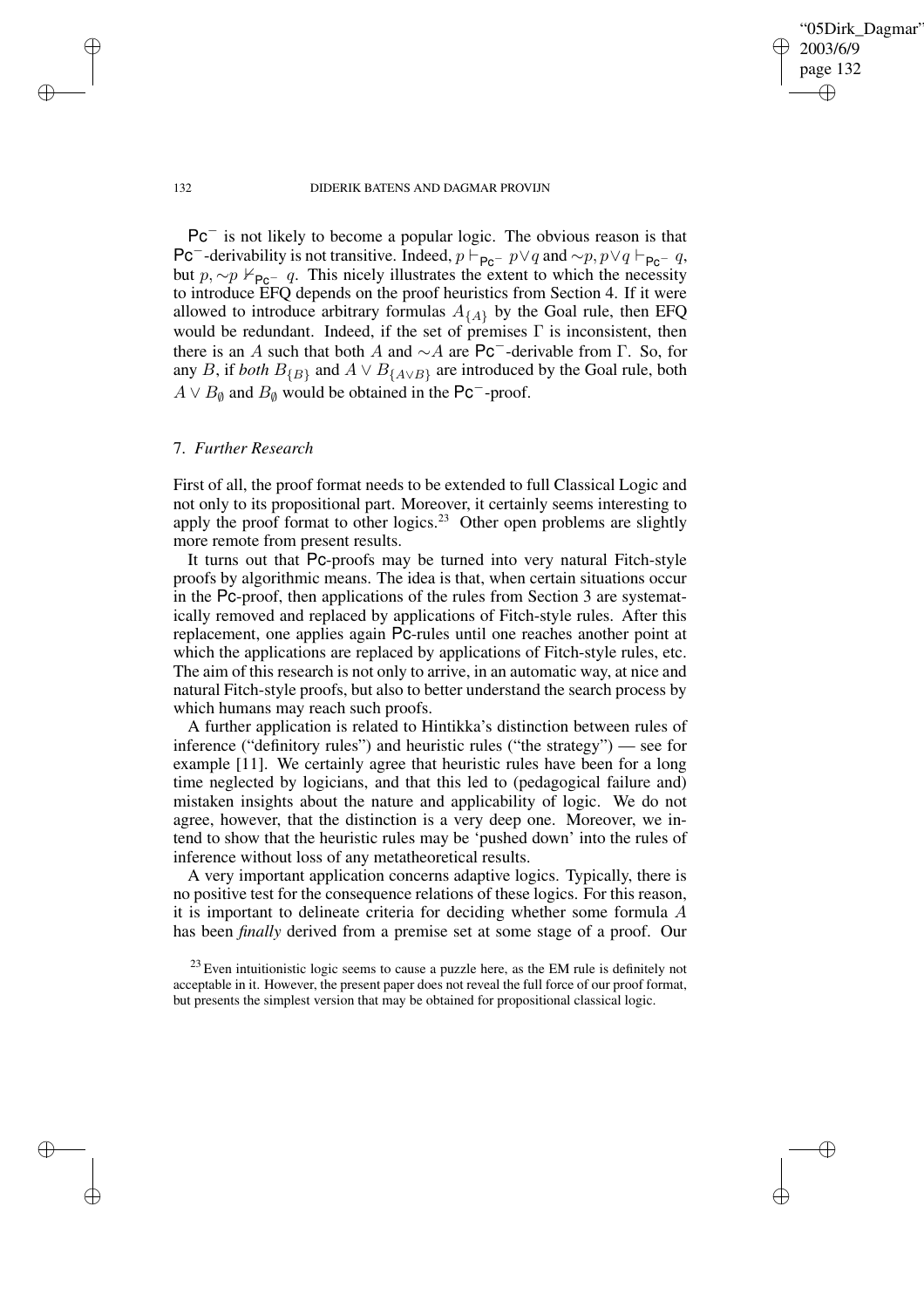✐

#### PUSHING THE SEARCH PATHS IN THE PROOFS. A STUDY IN PROOF HEURISTICS 133

✐

✐

✐

✐

goal directed proof method is able to produce such a criterion. Clearly, the fact that those dynamic proofs themselves proceed in terms of conditions introduces a complication: there are two kinds of conditions, the 'positive' ones that relate to the goal directed proof, and the 'negative' ones that relate to the dynamic character of adaptive logic proof. The underlying idea of the approach is that one first tries to obtain the main goal on the empty positive condition and on an arbitrary negative condition. Suppose that this succeeds at line  $i$ . From there on the proof continues, this time with the goal to settle whether some formulas are derivable that cause line  $i$  to be marked in view of the negative condition.

A rather technical matter concerns the computational efficiency of the proofs. The heuristics from Section 4 requires, for example, that formula analysing rules are applied in order to derive *all* formulas that occur in the condition of an unmarked line. While this leads to sensible proofs, a more efficient method is obtained by first applying I0–I3, whenever this is possible, and next applying I1–I6 in view of the first formula that occurs in the last (unmarked) condition — if none of these instructions may be applied in view of that formula, one moves on to the first formula in the previous (unmarked) condition, etc. Further study on such matters is in progress.

The goal directed character of the procedure makes it suitable for applications, for example to the philosophy of science. Two examples of this may be found in [7]. The first concerns the search for explanatory conditions (antecedent conditions) in view of an *explanandum* and a theory. The second concerns the derivation, from a yes–no question and a theory, of a set of yes–no questions that may be settled (answered) by empirical means and that provide an answer to the original question.<sup>24</sup>

Centre for Logic and Philosophy of Science Universiteit Gent, Belgium E-mail: {Diderik.Batens, Dagmar.Provijn}@rug.ac.be

## **REFERENCES**

- [1] Alan Ross Anderson and Nuel D. Belnap, Jr. *Entailment. The Logic of Relevance and Necessity*, volume 1. Princeton University Press, 1975.
- [2] Alan Ross Anderson, Nuel D. Belnap, Jr., and J. Michael Dunn. *Entailment. The Logic of Relevance and Necessity*, volume 2. Princeton University Press, 1992.

<sup>24</sup> In such cases the goal directed proof may be restricted to  $Pc^-$ . Indeed, if the set of premises were inconsistent, proceeding in terms of CL is fully unsuitable for such applications.